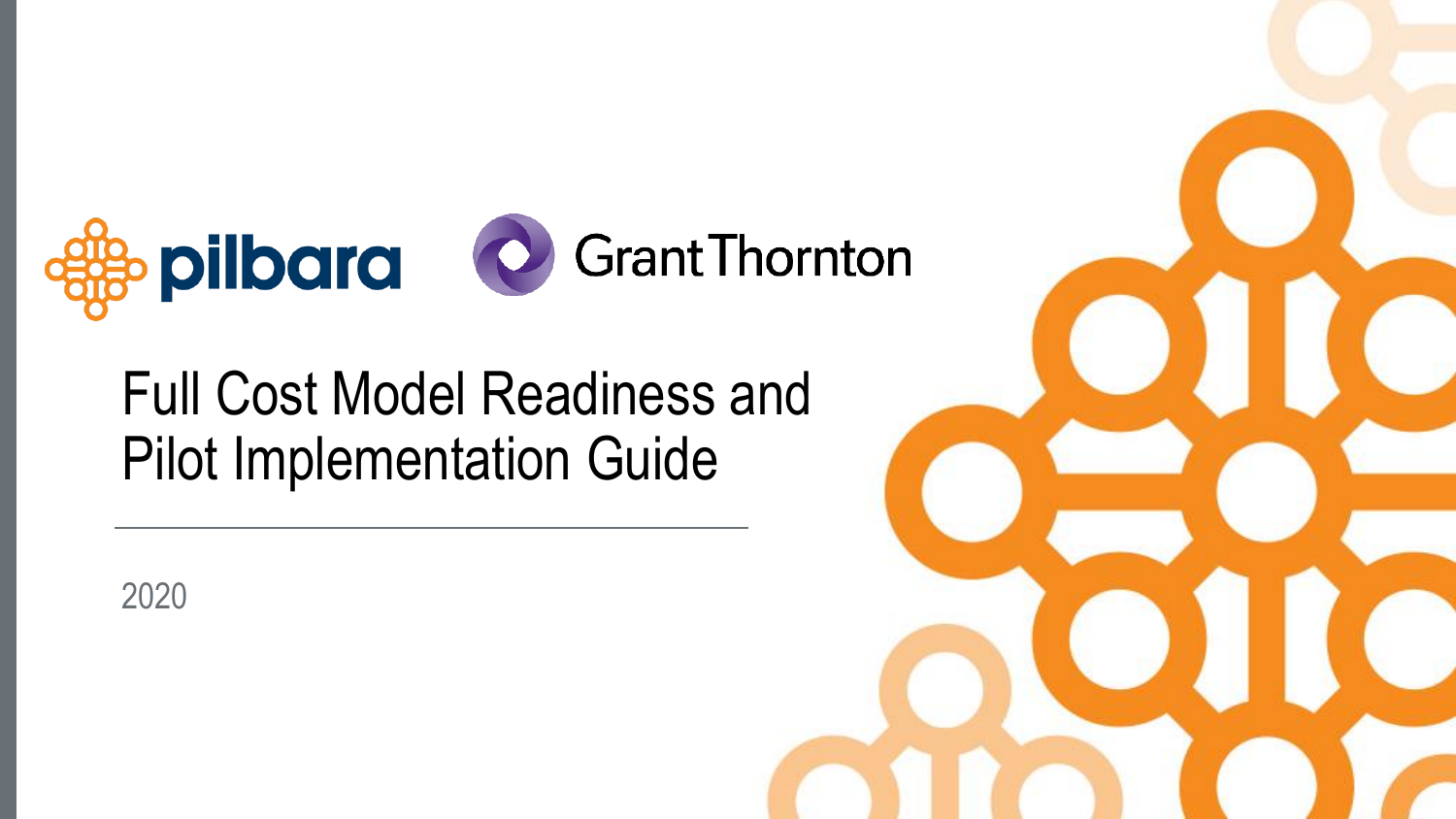



# Full Cost Model Review

Process Considerations for Piloting Your Own Full Cost Model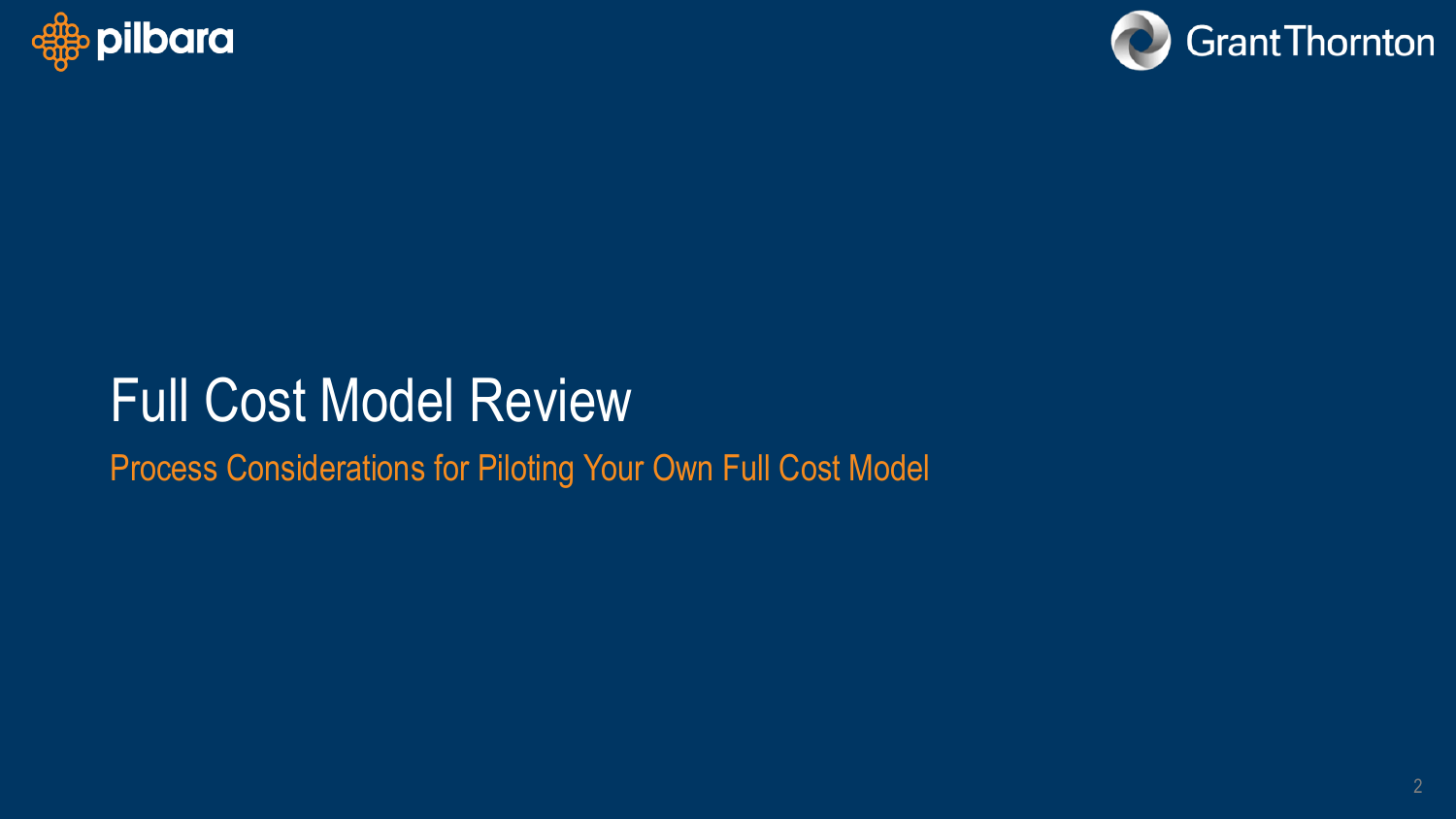# **Activity-Based Costing (ABC) OVERVIEW**

#### **Baseline higher education methodology**





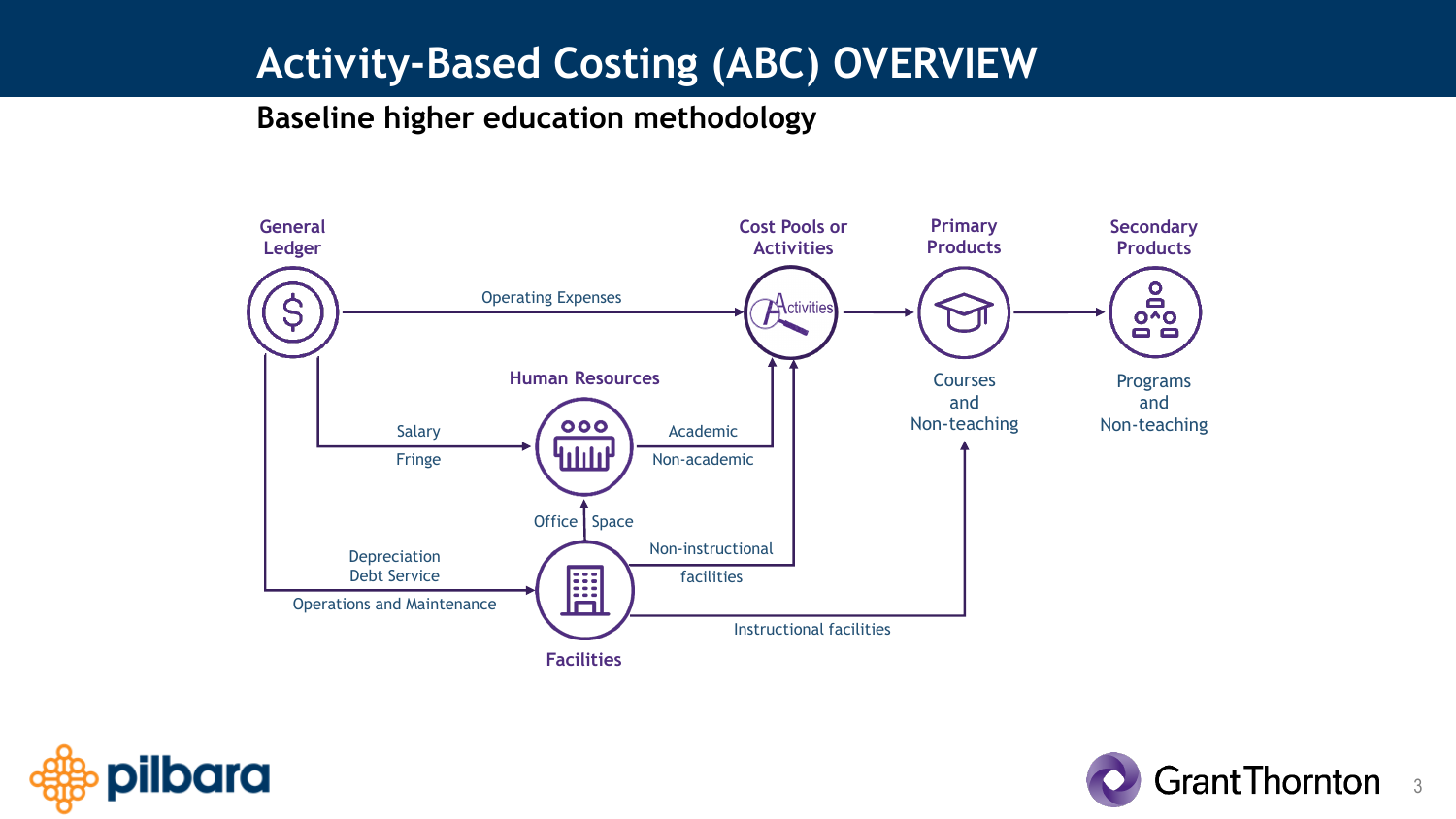# **Activity-Based Costing (ABC) OVERVIEW**

#### **Development process**



**Change management**



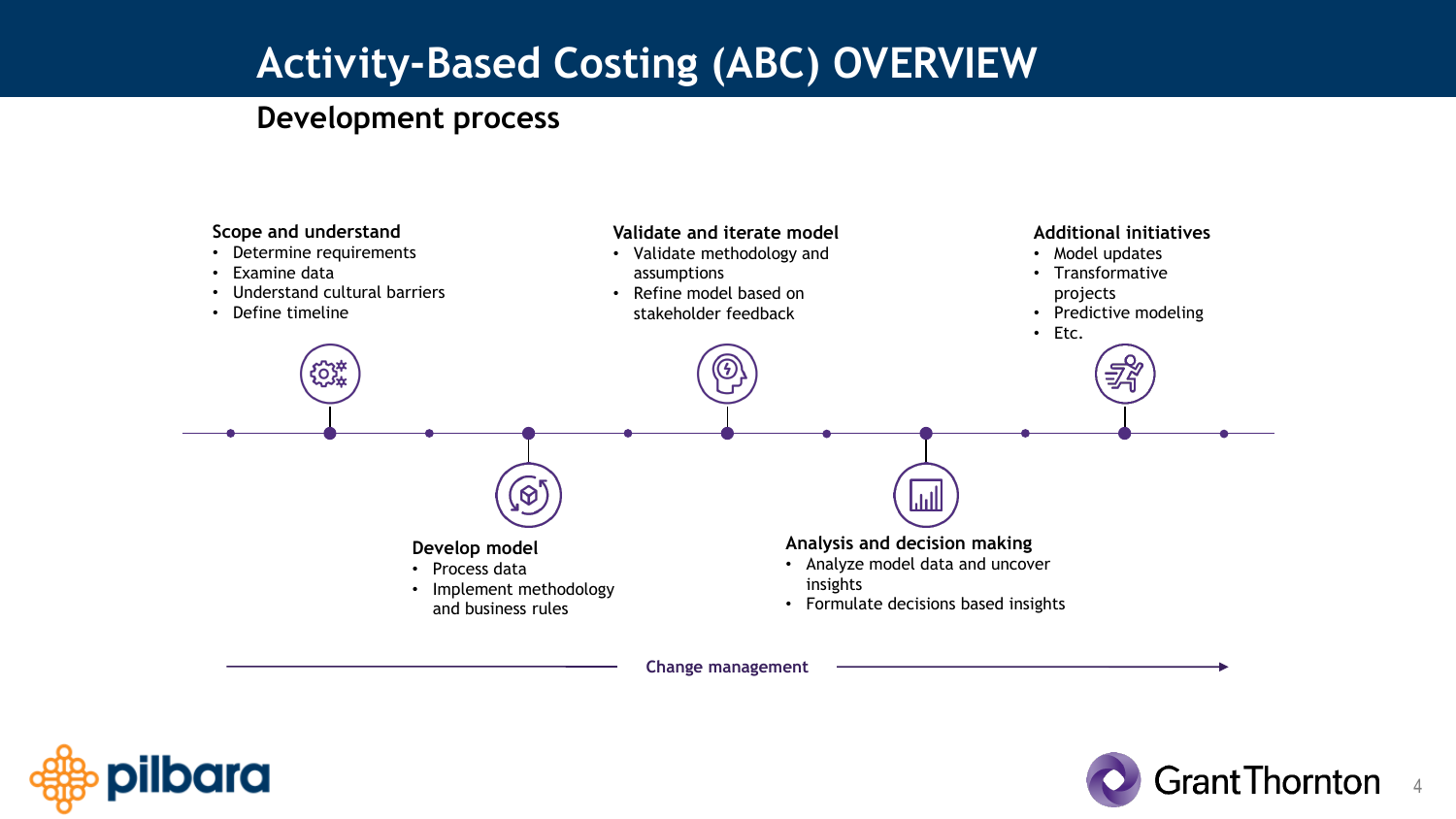



# Scope and understand

Understanding and communicating the need for ABC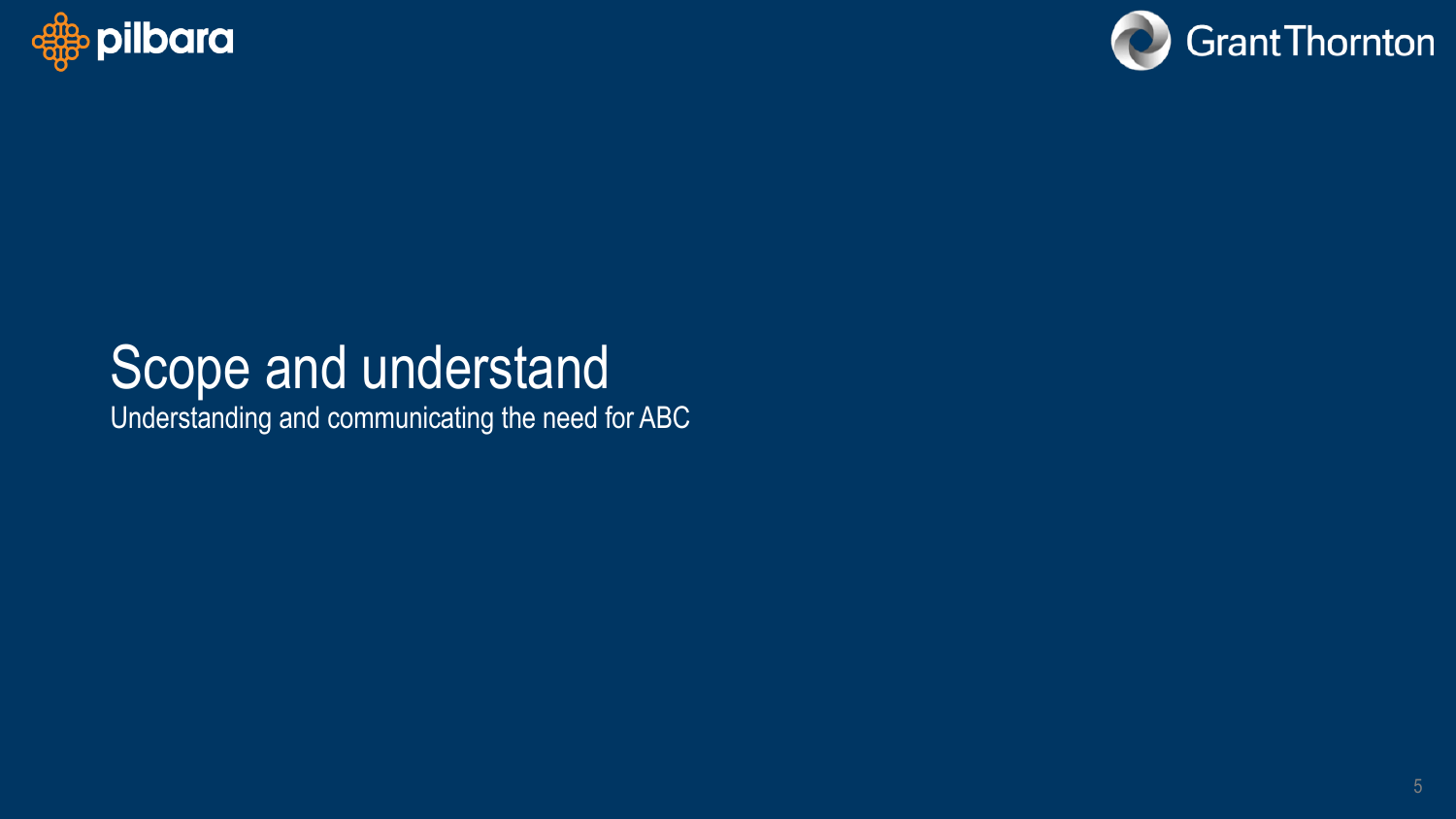# **UNDERSTAND AND COMMUNICATE NEED**

**Positioning ABC as a tool**

Positioning ABC as a tool for academic resource management requires a shared understanding of how ABC will benefit your institution



What is ABC?

 $\left( 7\right)$ 

 $\bigodot$ 

 $\bigodot$ 

How will ABC benefit the institution?

Why is ABC being done?



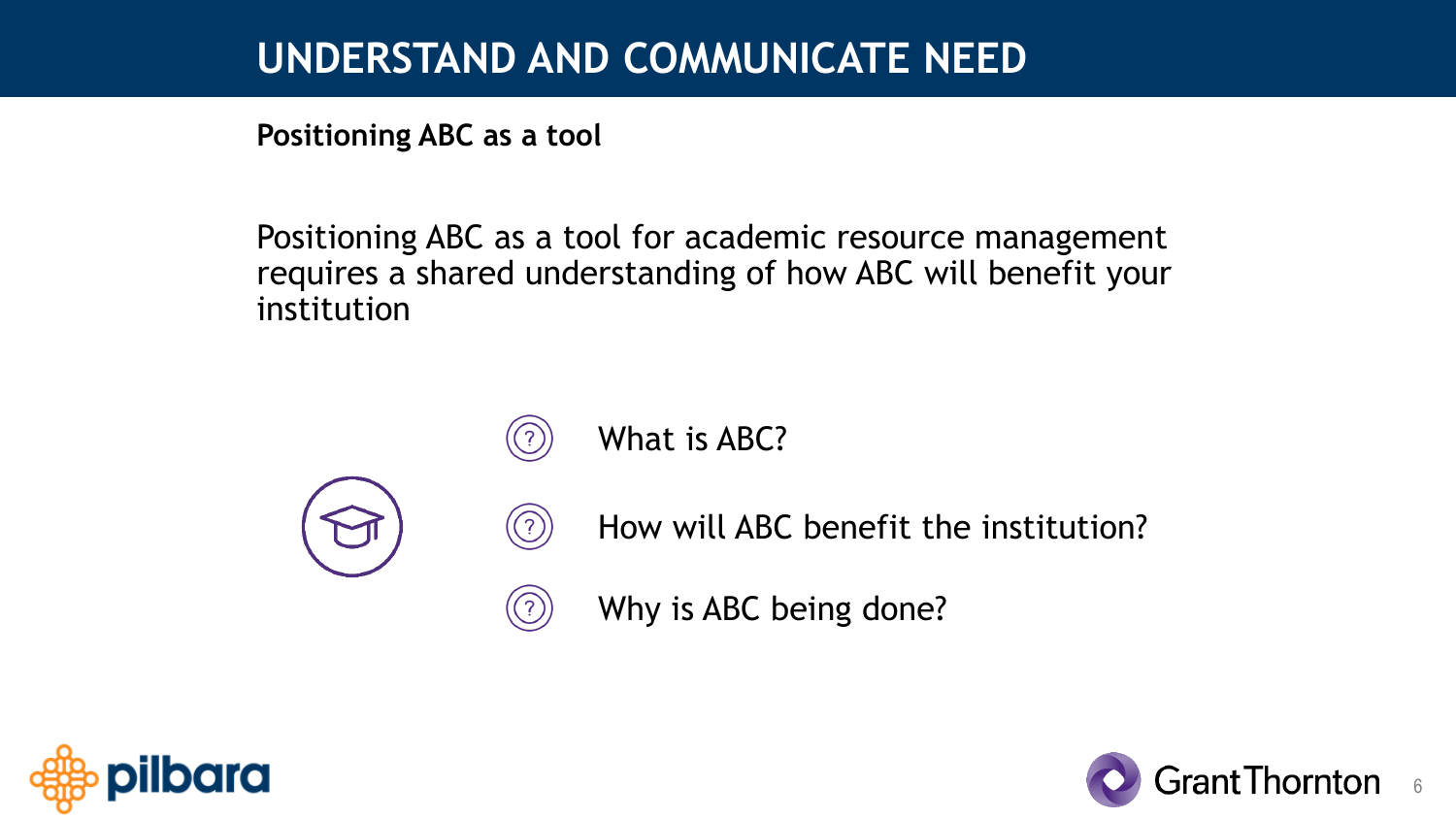# **UNDERSTAND AND COMMUNICATE**

#### **Key differences between faculty and administrators**

| <b>Dimension</b> | <b>Faculty</b>                                                                                         | Administrators                                                                       |
|------------------|--------------------------------------------------------------------------------------------------------|--------------------------------------------------------------------------------------|
| Governance       | Collegial                                                                                              | Political                                                                            |
| Culture          | <b>Teamwork</b>                                                                                        | Rational                                                                             |
| Climate          | Developmental                                                                                          | Professional                                                                         |
| Motivation       | Institutional mission and<br>goals, educational resources,<br>and faculty development<br>opportunities | <b>Faculty selection and</b><br>evaluation<br>processes/criteria,<br>faculty rewards |

*Differences between faculty and administrators are greatest at comprehensive universities and least at liberal arts colleges*

Source: Peterson, M.W. and T.H. White (1992). Faculty and Administrator Perceptions of Their Environments: Different Views or Different Models of Organization. *Research in Higher Education* v. 33, no. 2.



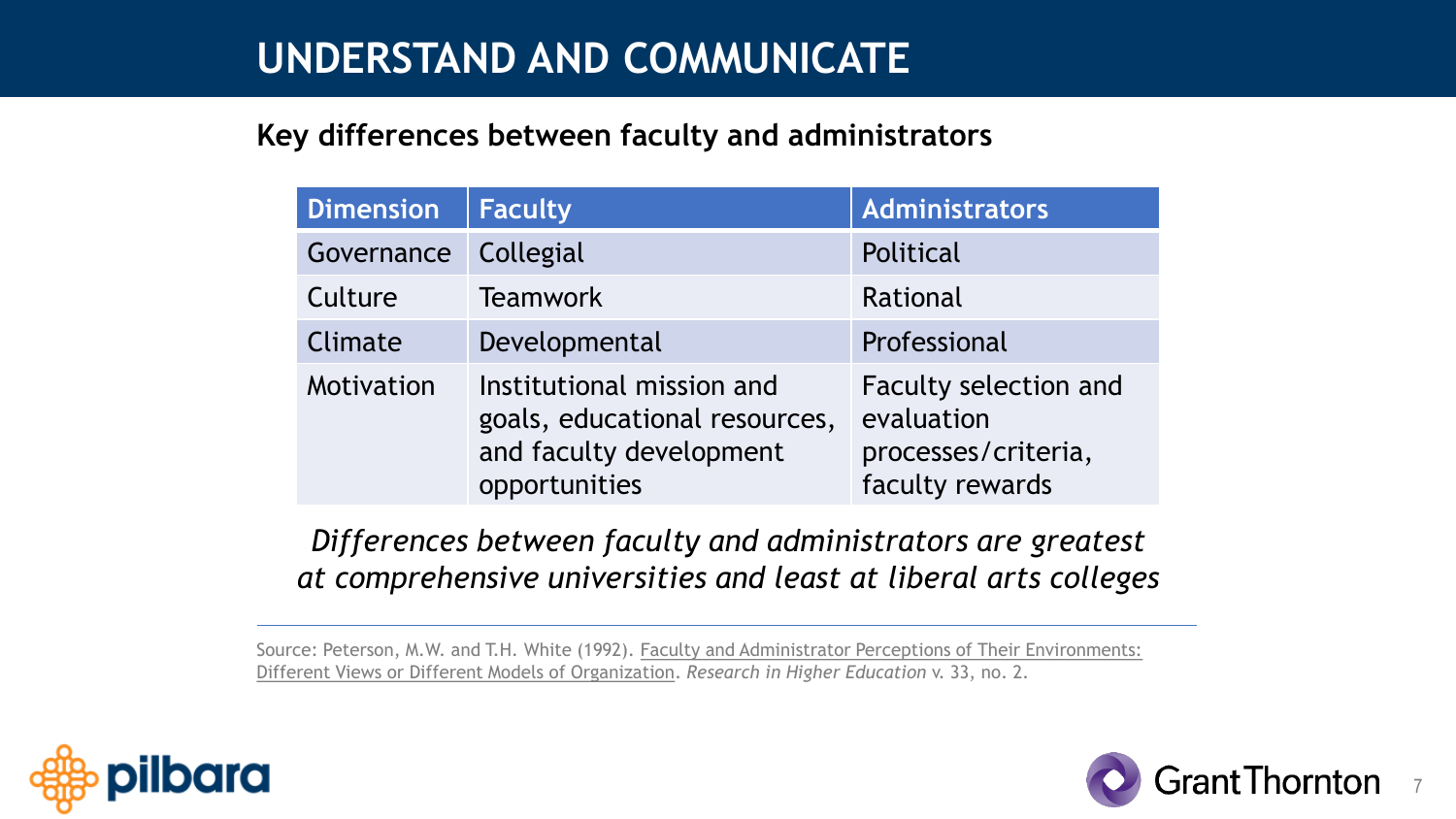# **UNDERSTAND AND COMMUNICATE**

### **Strategies for engaging faculty and academic leaders**

- 1. Work with deans first
- 2. Demonstrate how ABC will be aligned with and inform other decision-making processes
- 3. Be transparent
- 4. Focus on the immediate benefits of ABC
- 5. Acknowledge that ABC might be uncomfortable at first
- 6. Be persistent
- 7. Emphasize that administrative costs are a key part of ABC
- 8. Show how ABC can lead to better decisions



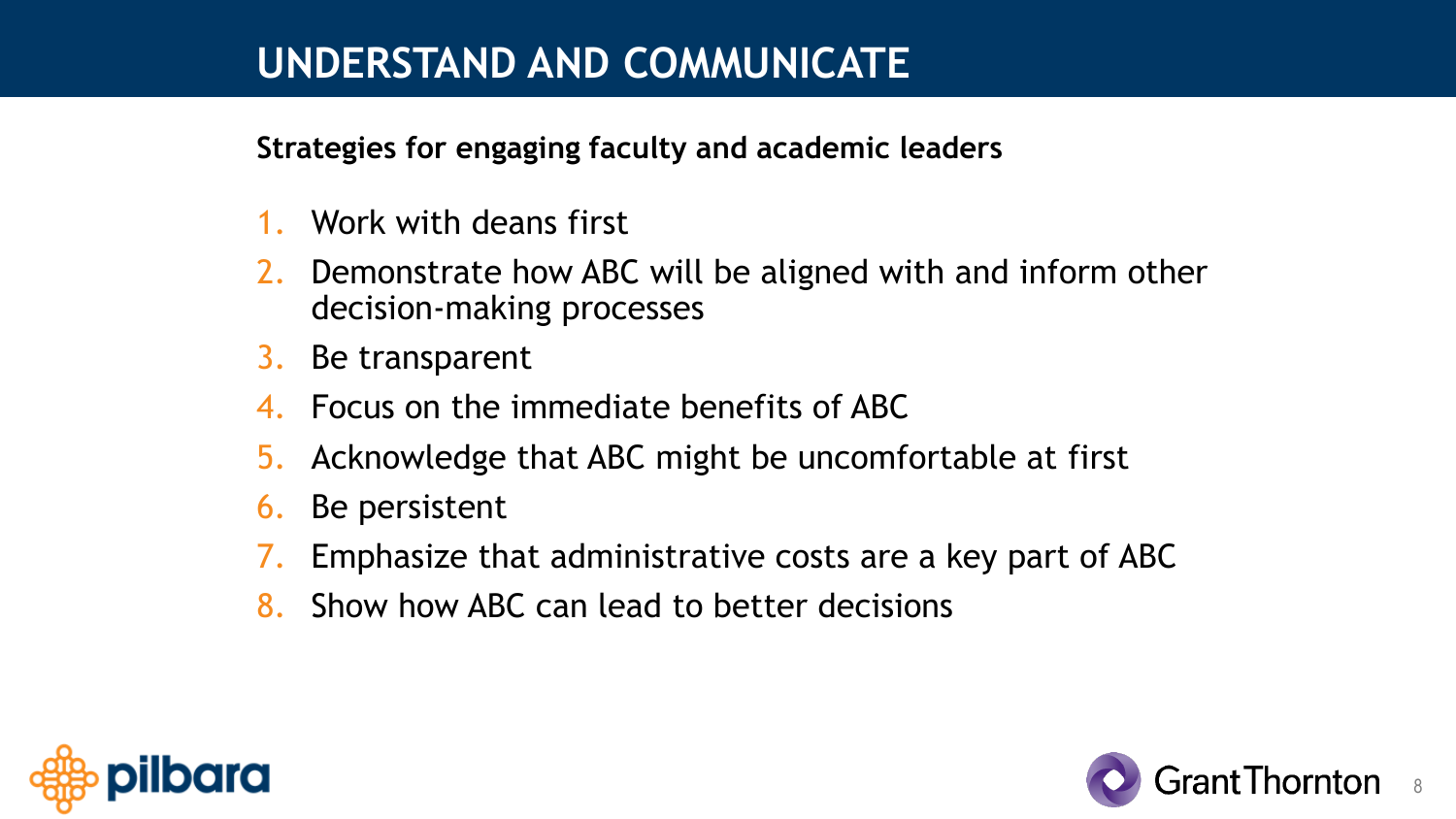# **UNDERSTAND AND COMMUNICATE**

**ABC can and should…**

Be a collegial process

Help assess fidelity to mission

Help guide academic decision making, particularly around cross-subsidies

Highlight how overhead use impacts academics

Be a powerful tool for managing academic resources



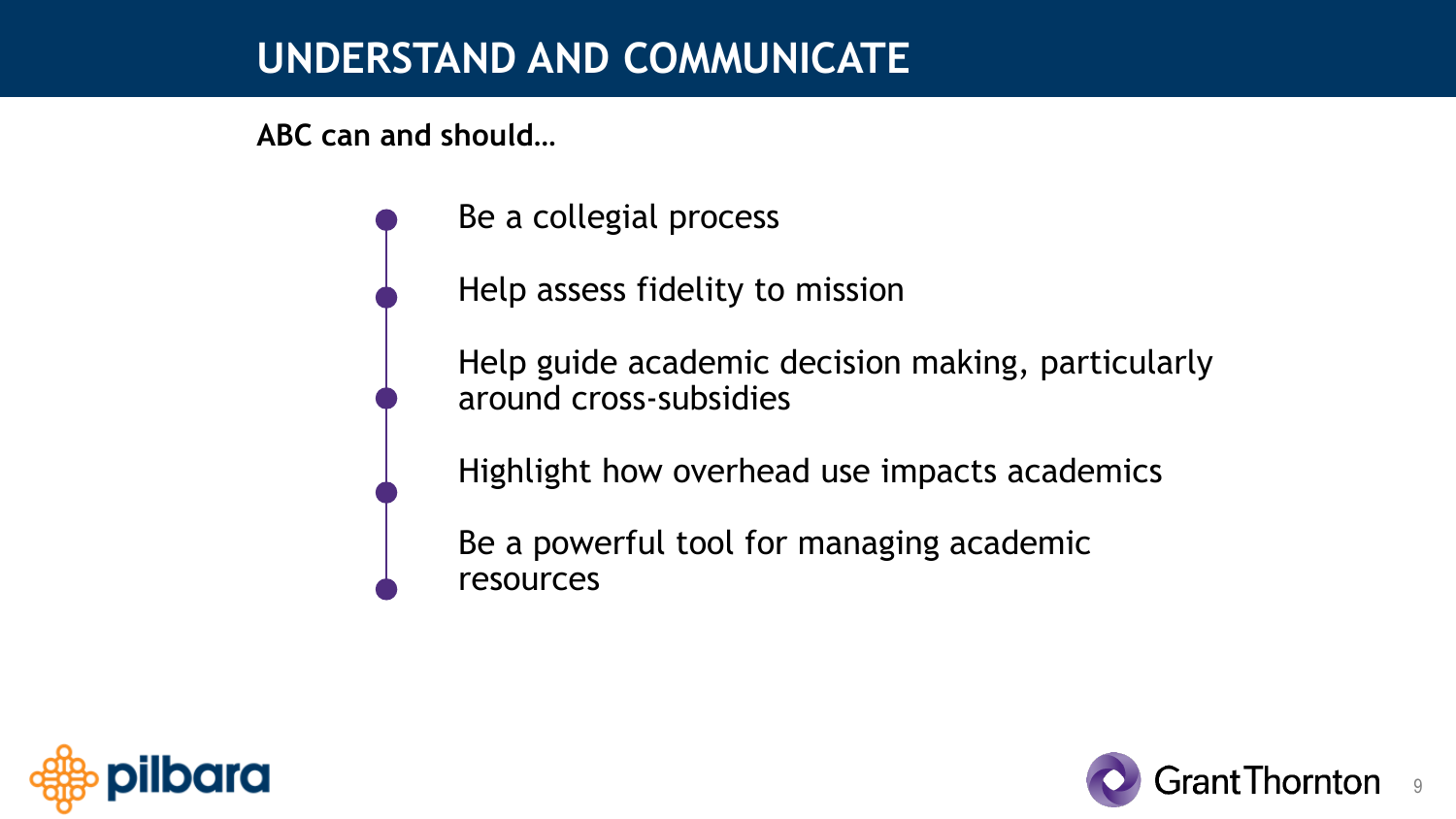



# Scope and understand

Assessing Data Readiness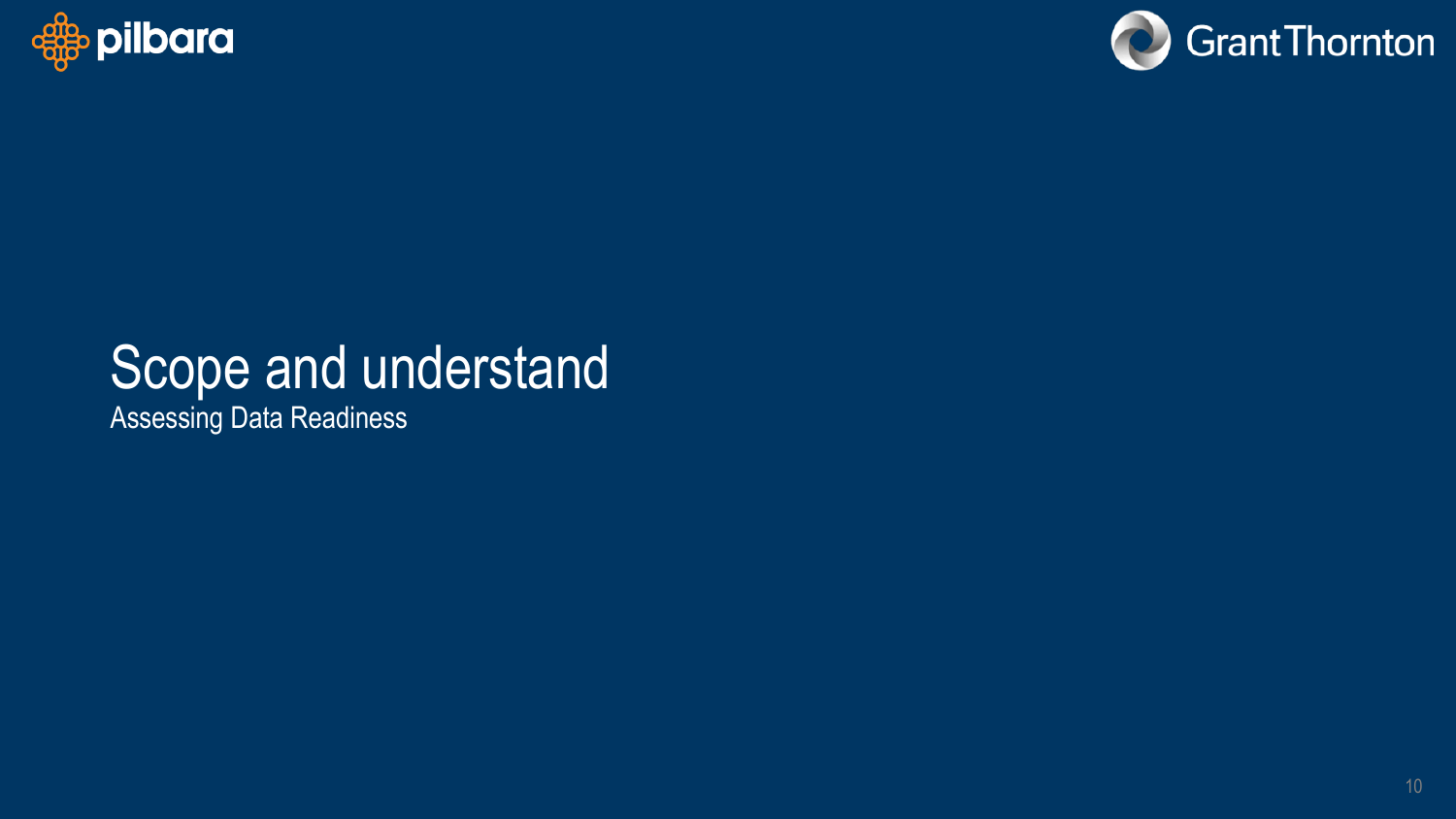- ABC provides one of the most challenging tests of data quality at an institution
- Before beginning an ABC project, institutions should assess the data readiness and address any weaknesses
- "Perfect" is not necessary but willingness to improve is



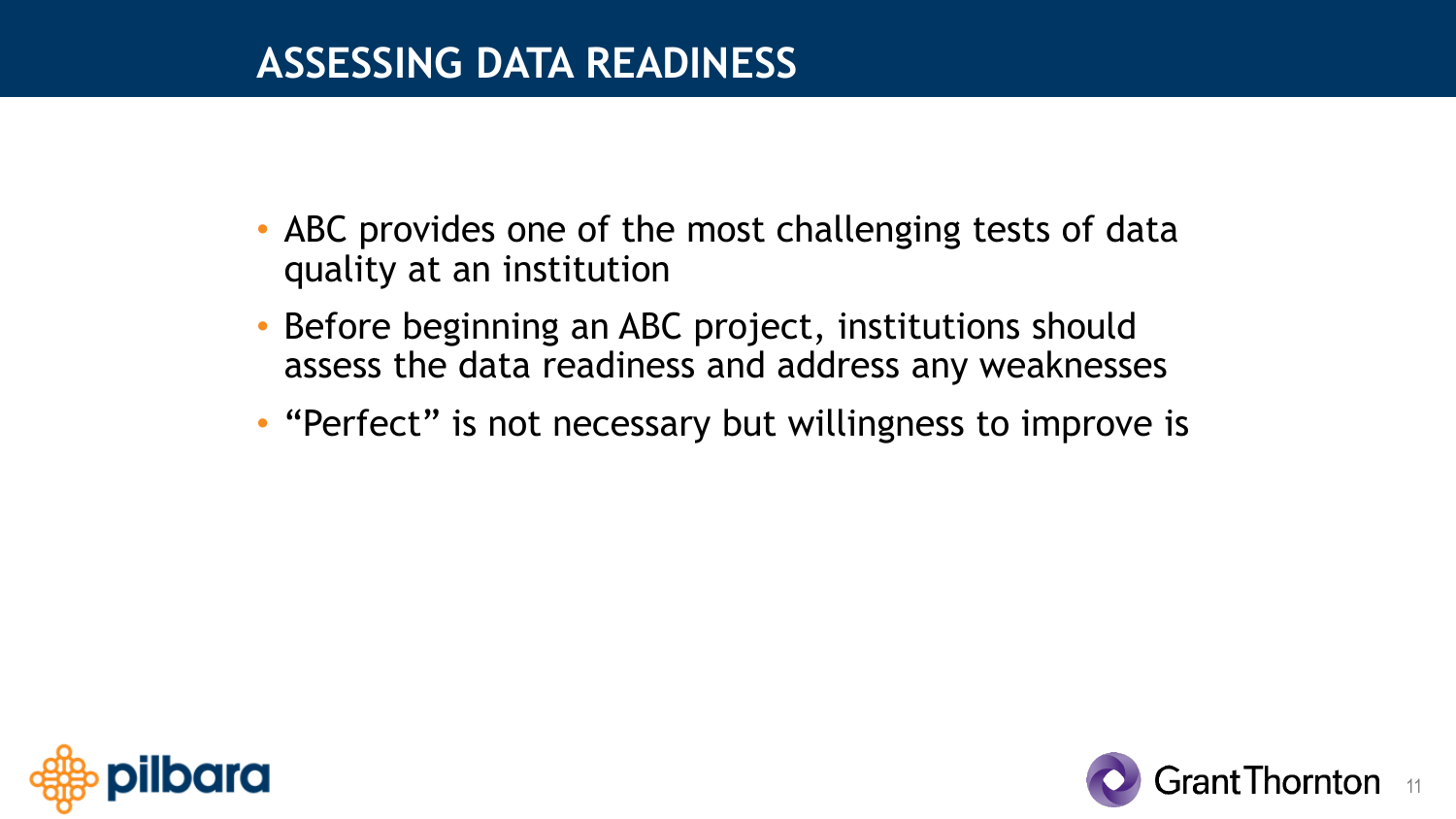#### **Data needed for ABC**



#### **Financial / General Ledger**

- Expenditures by object code and organizational unit
- Revenues by source noting any restrictions on use



#### **Human Resources and Payroll**

- Salaries and benefits of all employees
- Faculty labor distribution (i.e., salaries and benefits amounts by source)
- Employee context (type, role/position, etc.)
- Full time equivalency (FTE) details



#### **Facilities**

- Space inventory and ownership
- Space usage (instructional, general, residential, etc.)



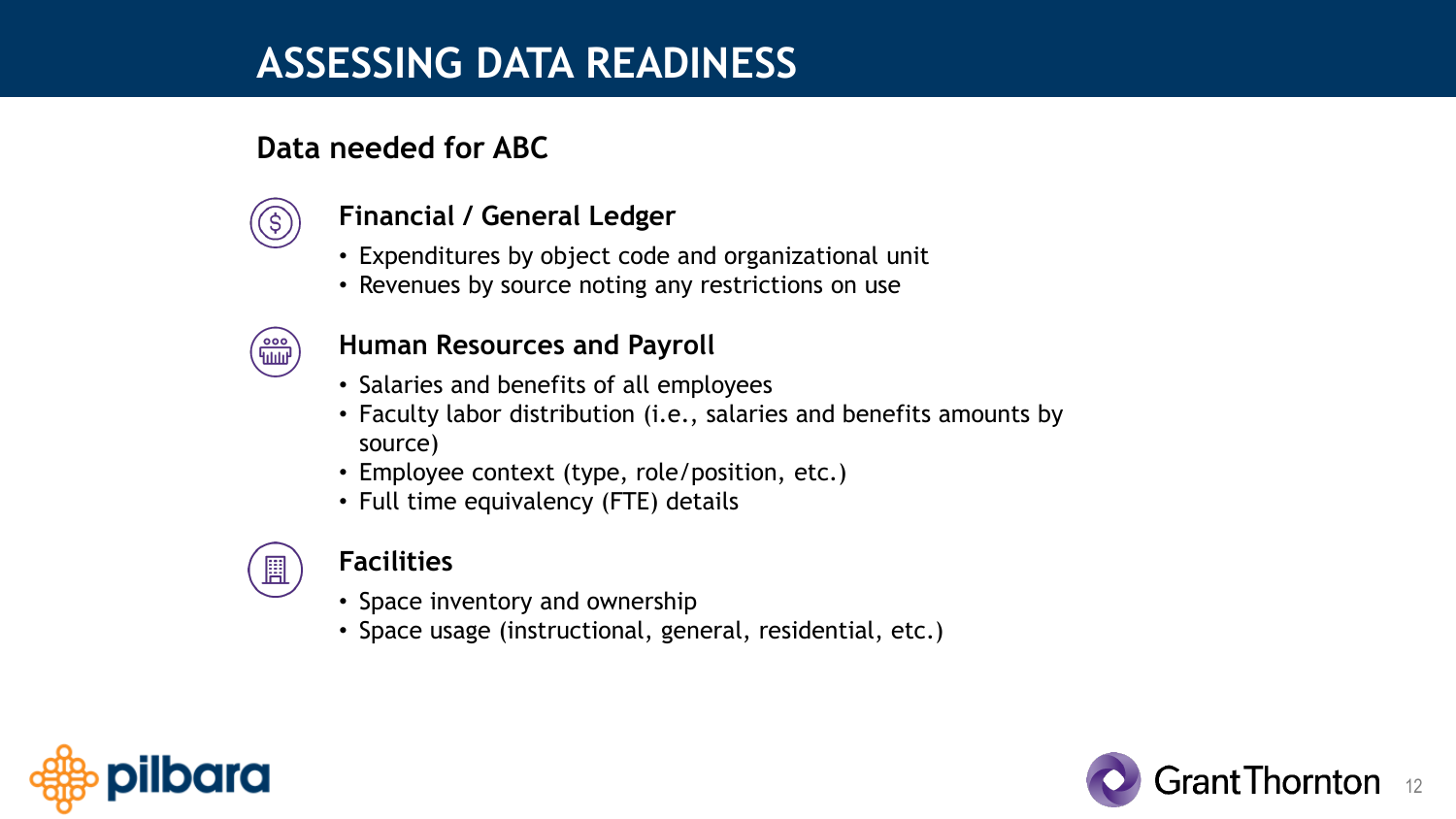#### **Data needed for ABC**



#### **Student data**

- Student headcount and program/course enrollments
- Student tuition payments
- Student fee payments
- Student room and board payments
- Student financial aid



#### **Timetable / Schedule**

- Classroom to course section data
- Course section duration (face to face time)
- Instructional method
- Faculty course assignments



#### **Activities**

- Faculty effort by activity (workload profile)
- Effort required for reach course taught (course profile)
- Overhead activities / cost pools (developed)



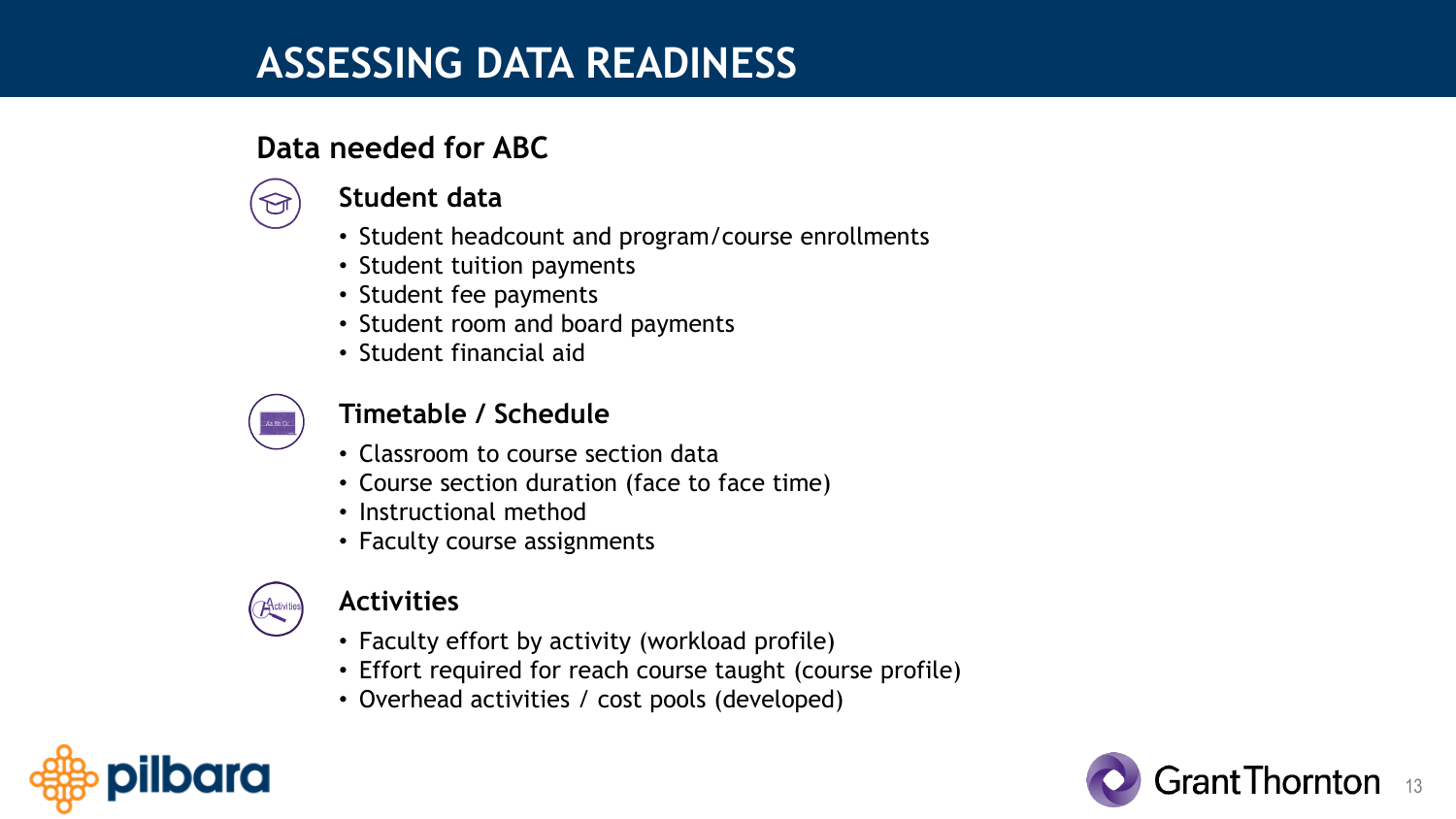**Data needed for ABC**

- Ideally, these data would come from an integrated ERP system
- In all likelihood, they will come from multiple systems and will need to be scrubbed and crosswalked
- Data need to be governed by reasonably consistent standards
- Some data will very likely need to be created



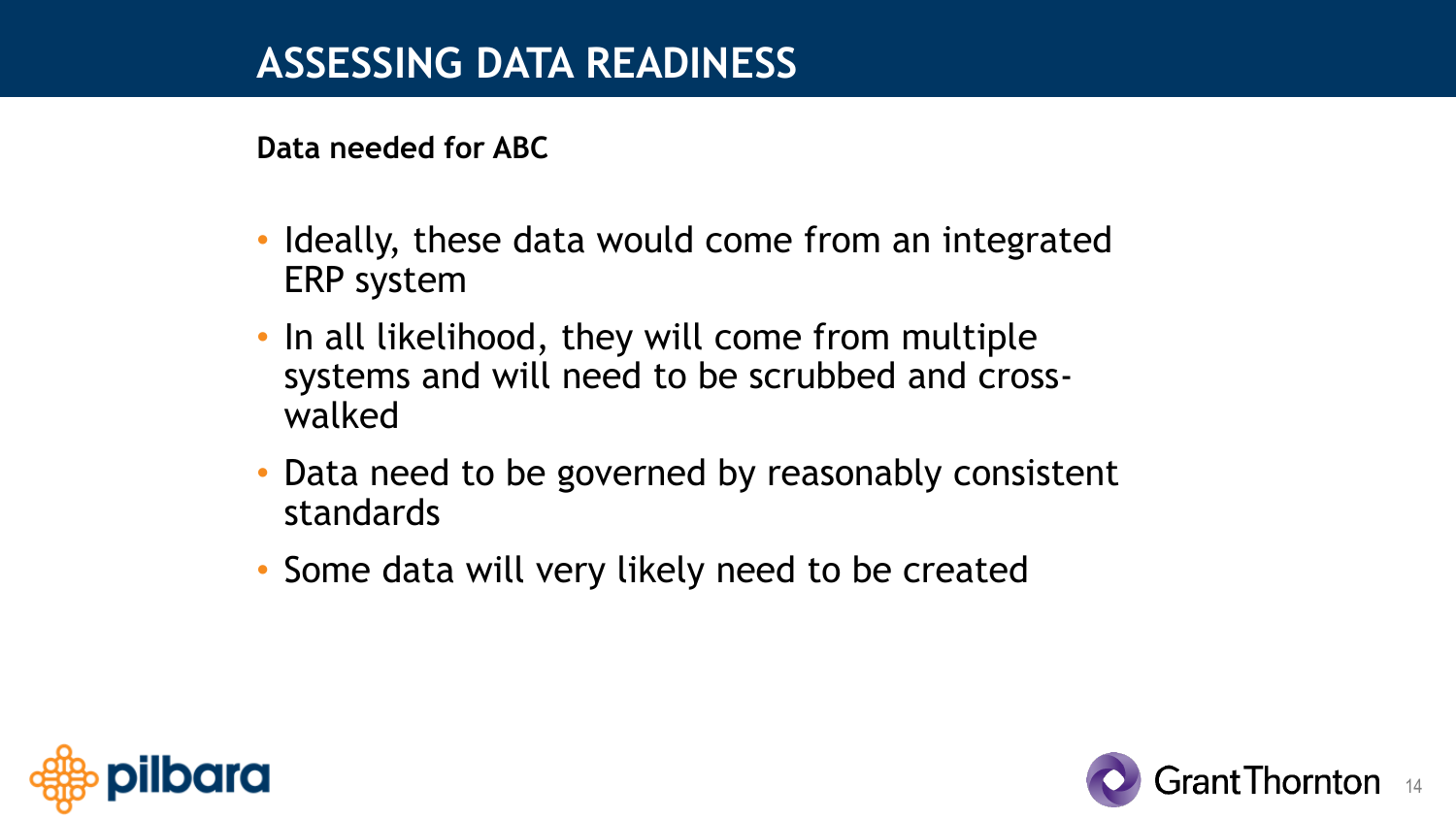**What if my data is not perfect?**

- Don't avoid ABC just because your data aren't in great shape
- Developing an ABC model is a good way to improve data quality and advance good data governance
- Plan on a lot of initial scrubbing that you will eventually want to replace with formal data governance and improved system integration



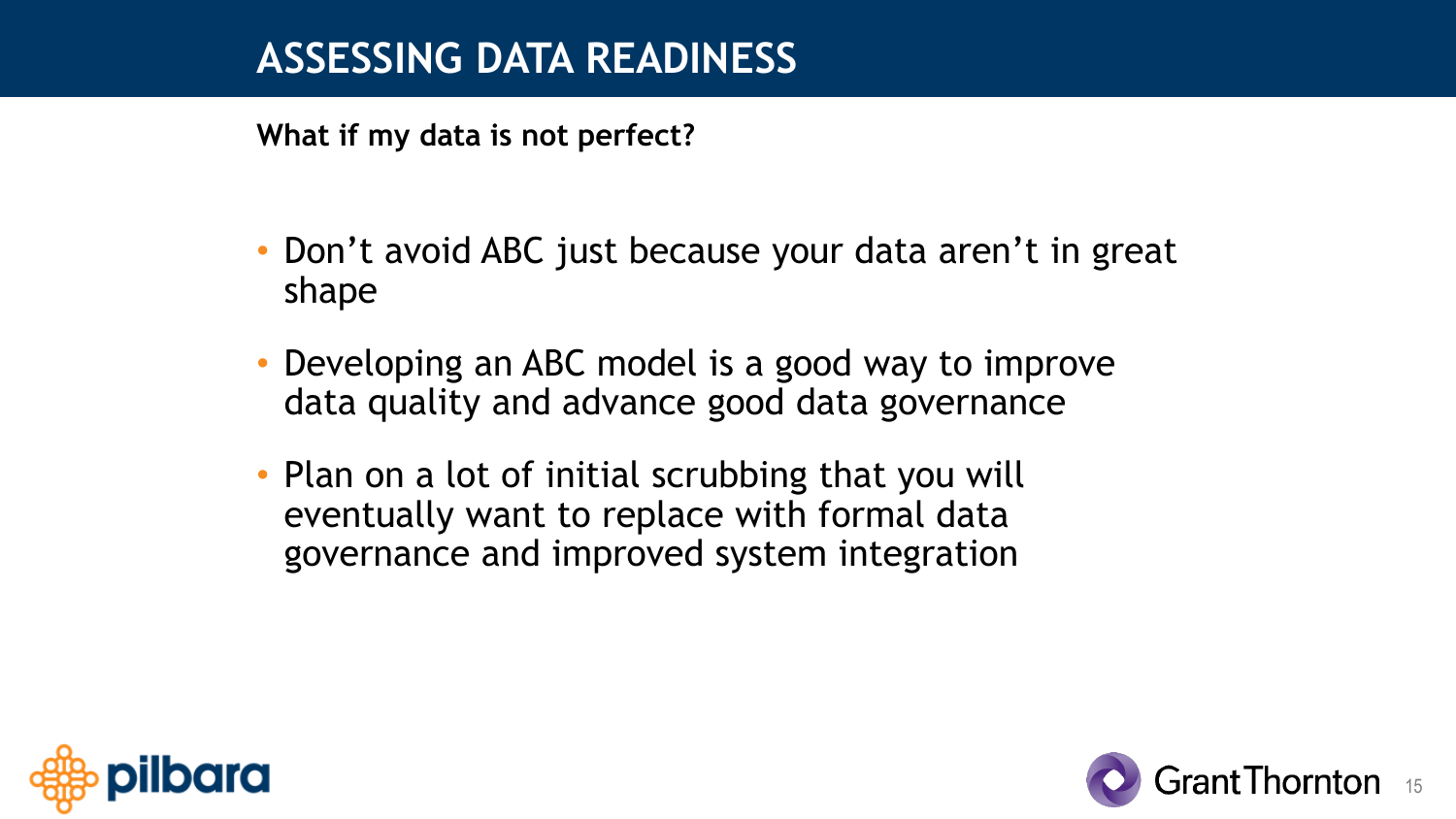### **Data quirks**

- Even perfect data is going to have some quirks that need to be dealt with:
	- Cross-listed and team-taught courses
	- Co-PIs on grants
	- Accounting oddities like prior-year adjustments, write-downs, etc.
	- Activities that occur outside of the normal organizational structure (e.g., a president teaching a course)



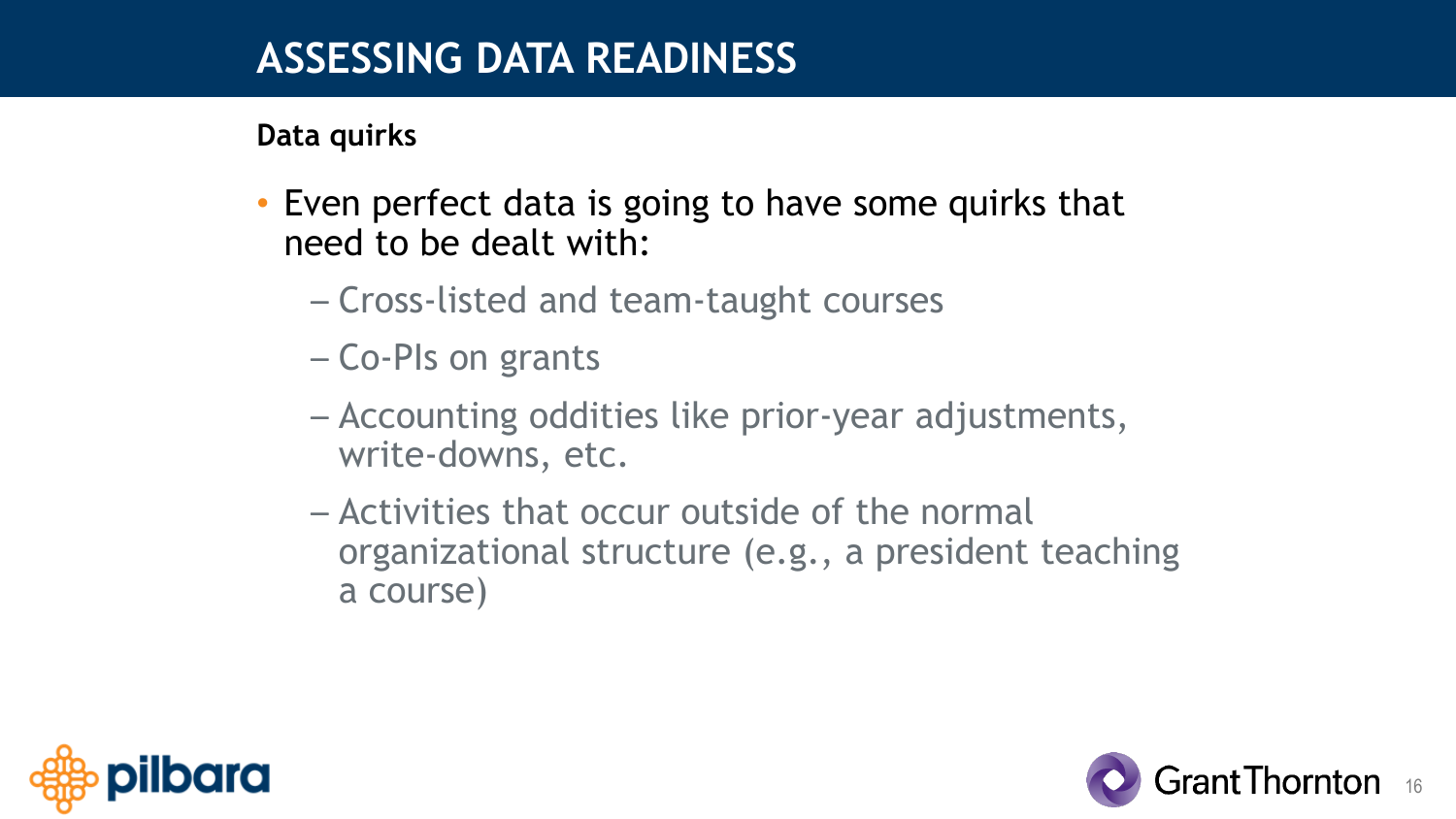



# Scope and understand

Building a data culture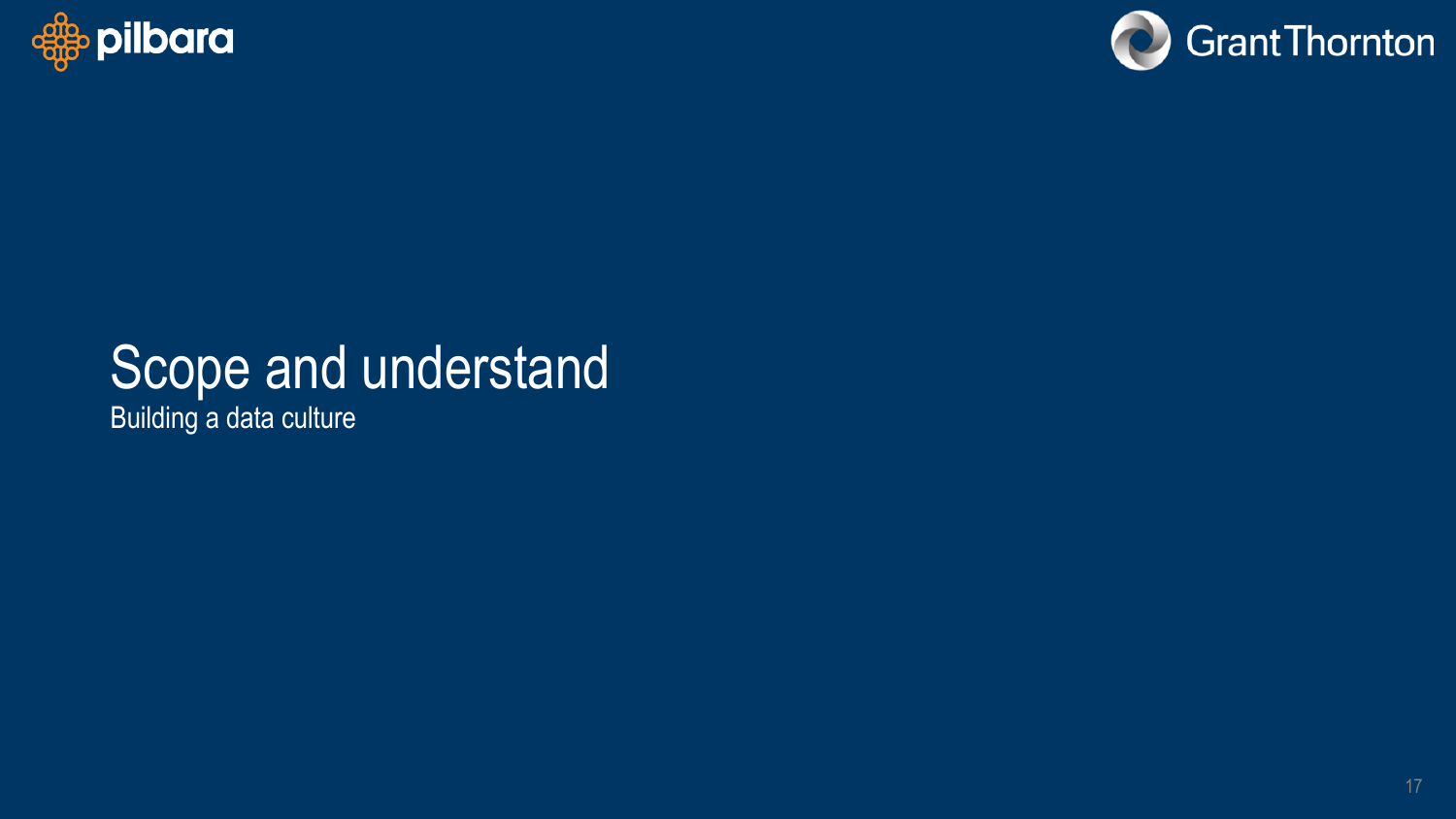*Information is useless if it is not applied to something important or if you will forget it before you have a chance to apply it.*

Tim Ferriss *The Four-Hour Workweek*



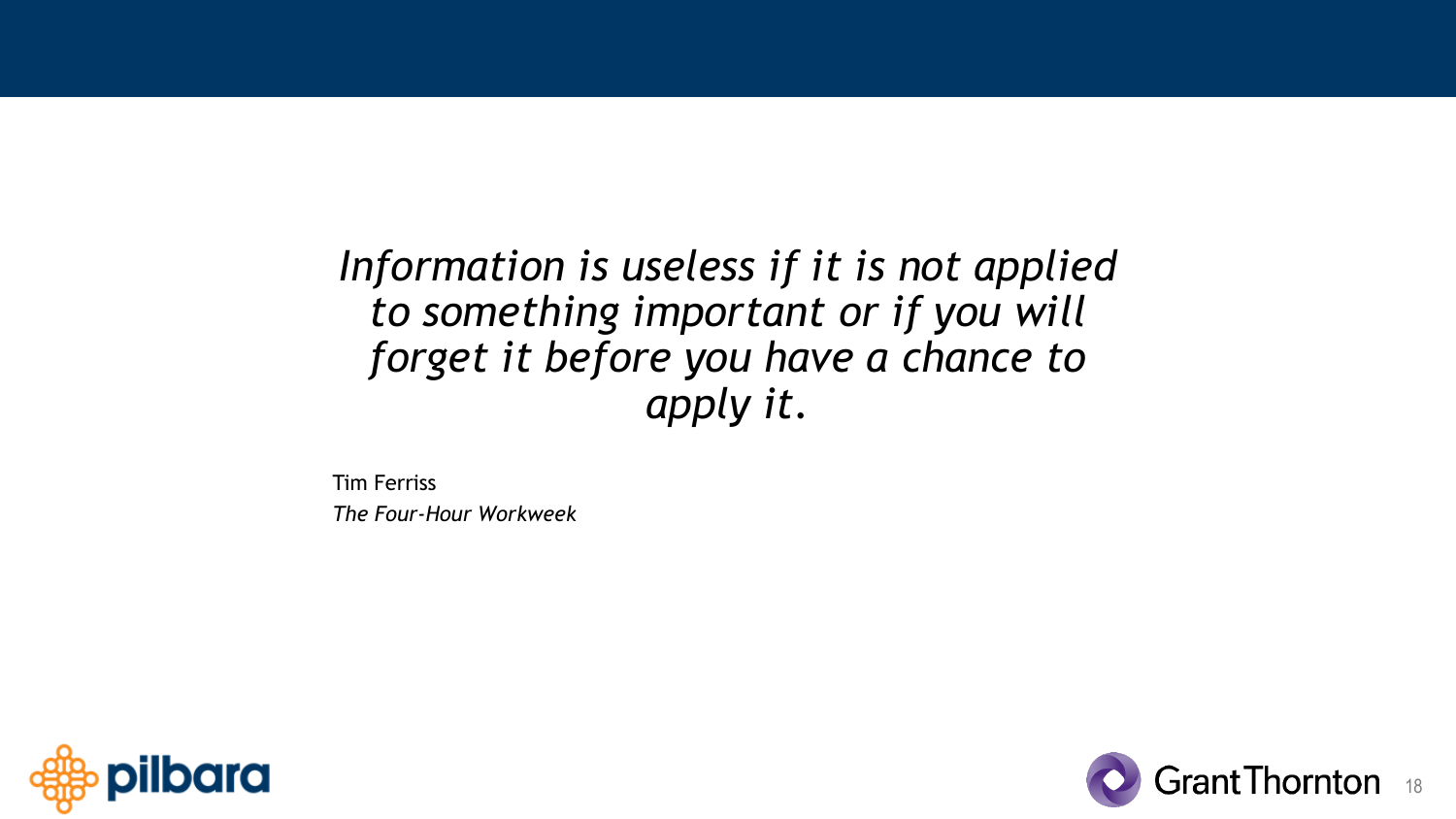## **BUILDING A DATA CULTURE**

#### **Your ability to make data-informed decisions also relies upon…**

#### **Data "Drivenness" Trust Change**



How routinely is data used to drive decisionmaking?

- Decision-making processes are based on key metrics that are tracked over time
- Data is available, understood, and used at all levels of the organization



- Even with good data and metrics for decision-making, an institution's data culture can suffer if there is no trust
- Do not treat data as source of power or as a weapon
- Always communicate…even if it seems excessive
- Make sure everyone is aware of the values and intentions of stakeholders



How willing is your institution to make/act on difficult decisions?

- Institution must be willing to commit to difficult change
- Have tolerance for bad news
- Respect different perspectives
- Commitment to academic quality and institutional integrity
- Don't see the world in terms of "winners" and "losers"
- Openly question assumptions
- Believe that people are truly listening
- Have a willingness to work with imperfect data



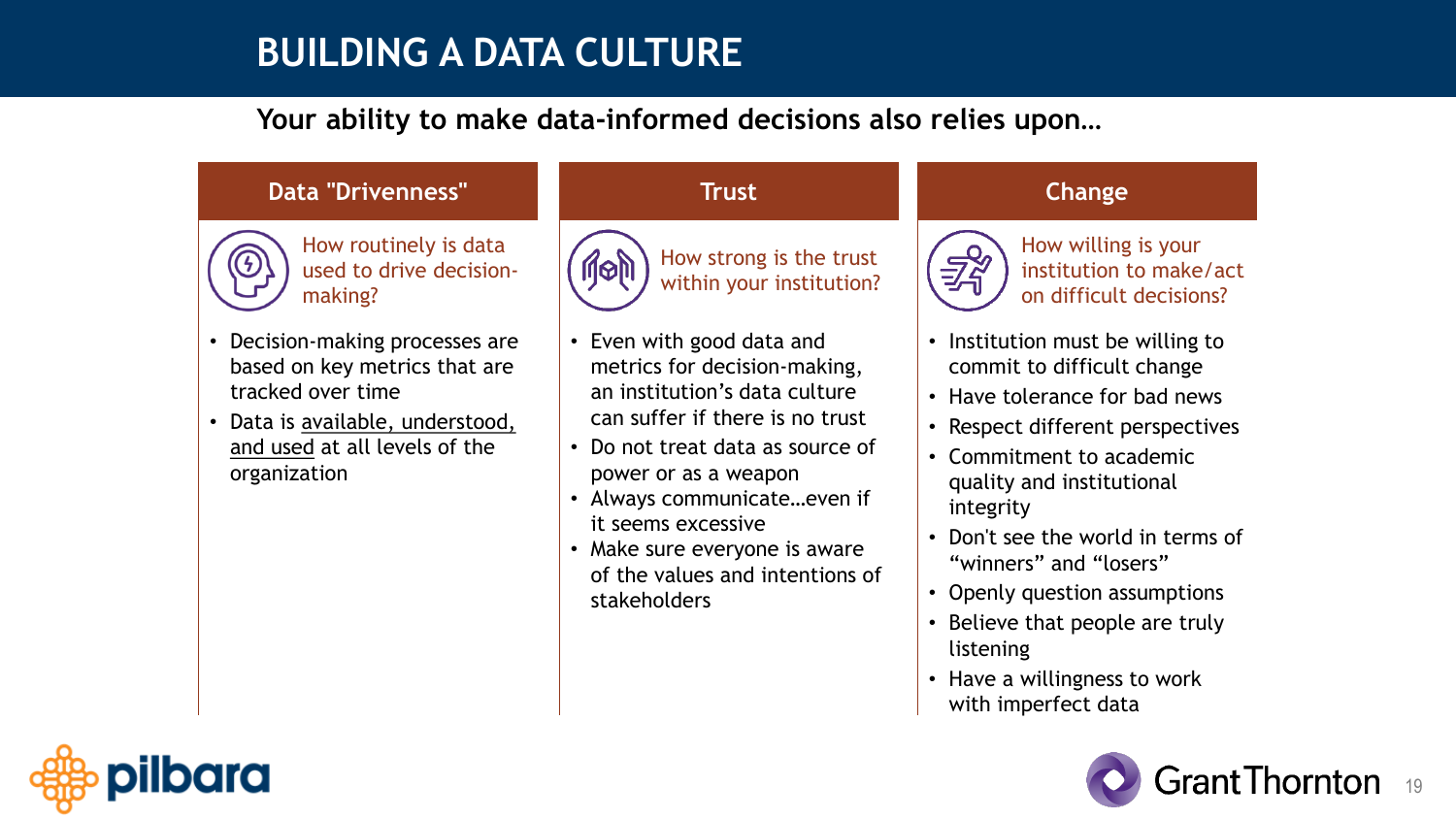



# Develop Model Building Model Assumptions

20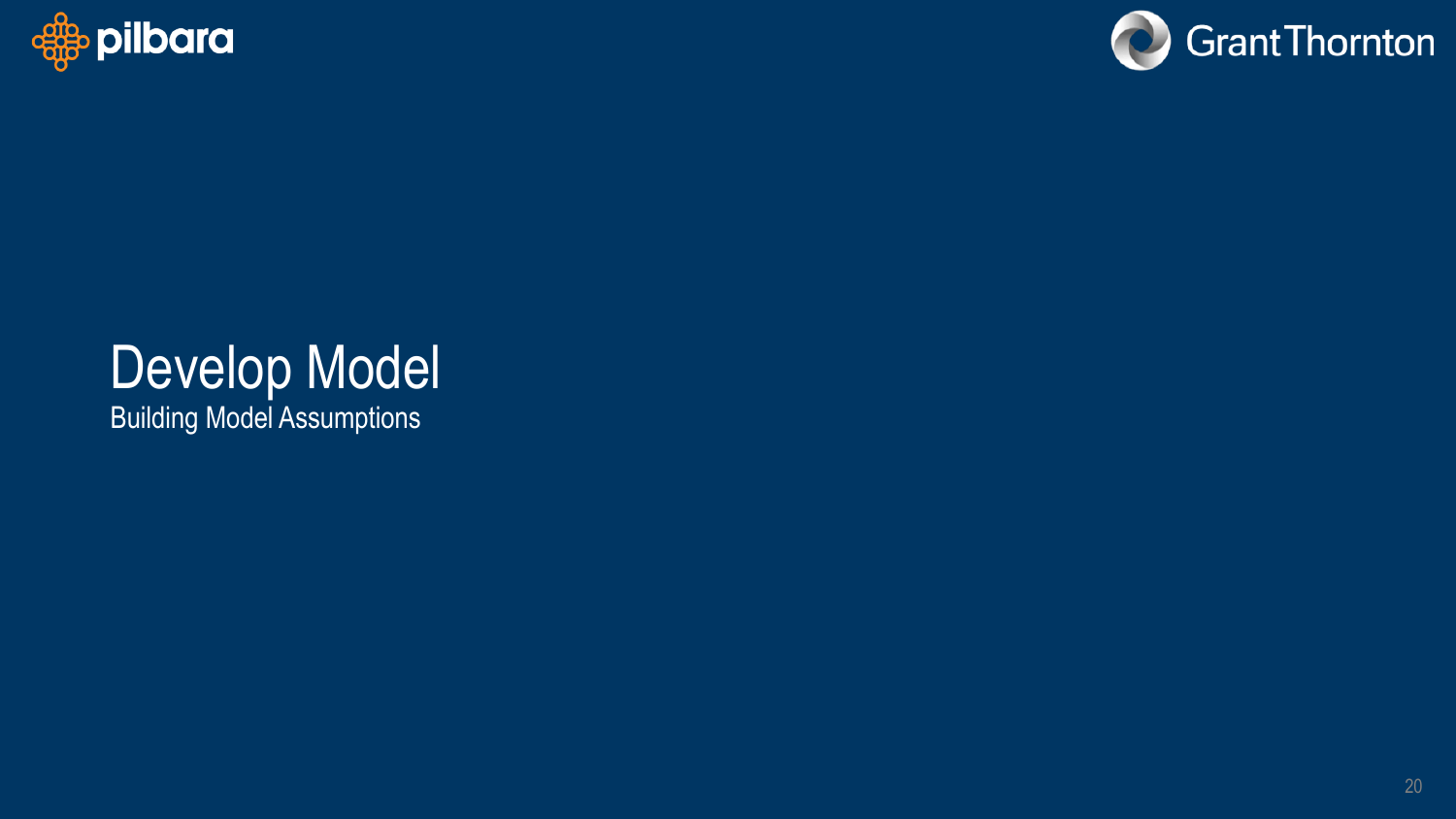



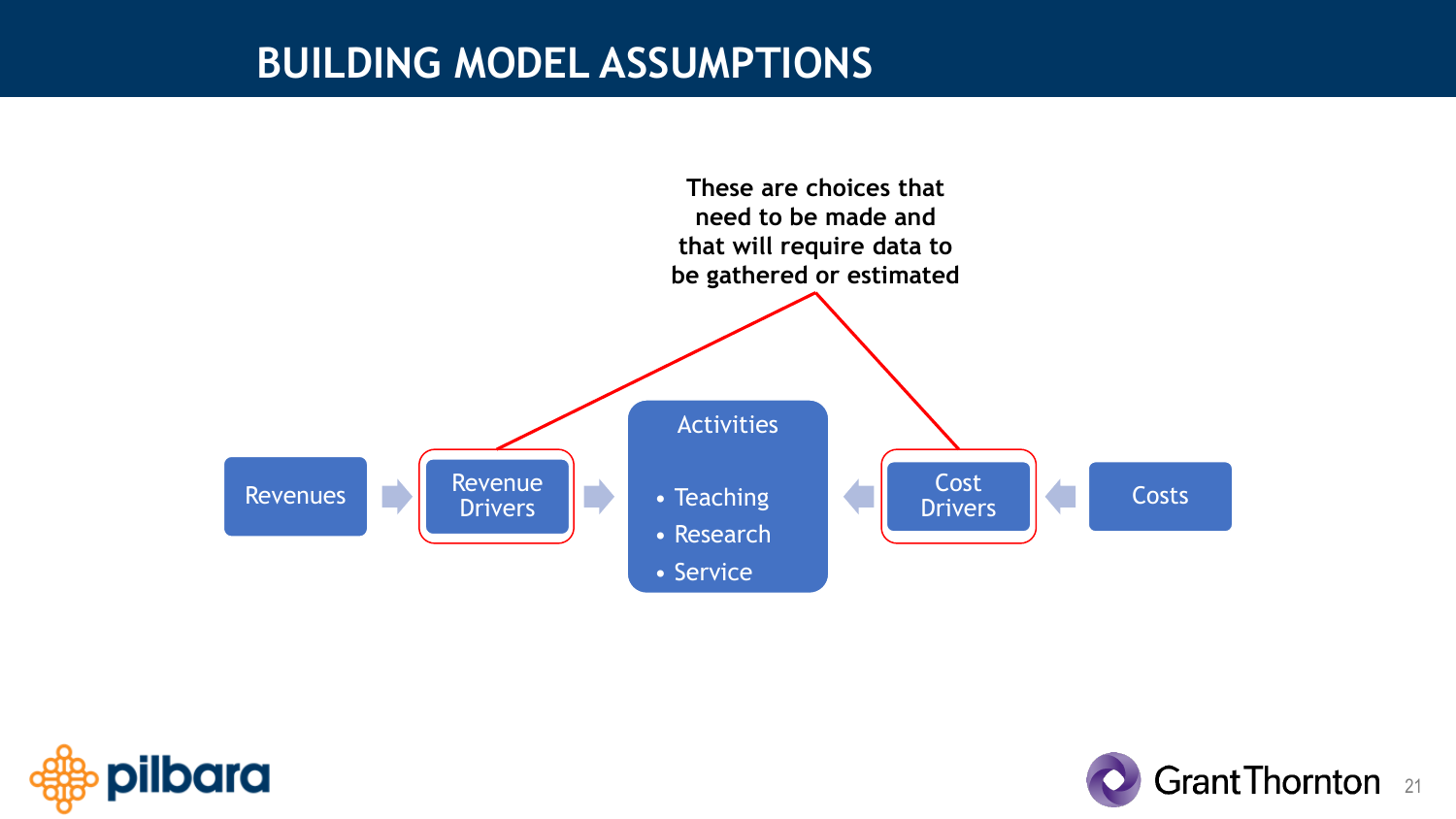**Basic assumptions that need to be made**

- Organizational structure
- Accounting period
	- Matching academics to finances
	- Summer session expenses vs. activities
- Outputs to be costed
	- Typically teaching, research, and service, but…
	- Should also include auxiliaries



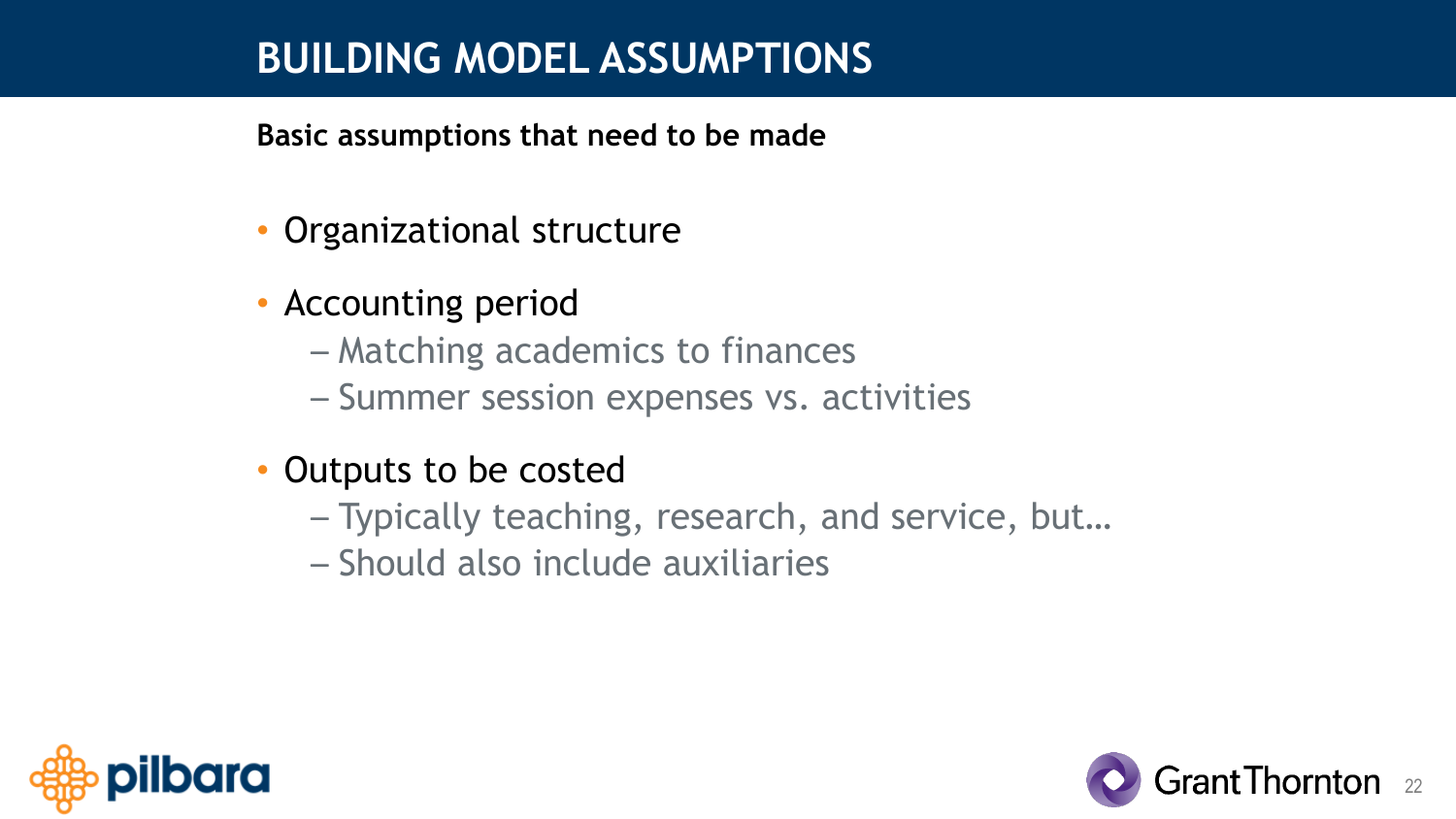**Revenue allocation in ABC**



Where possible, revenues should be associated with the activity that generates them



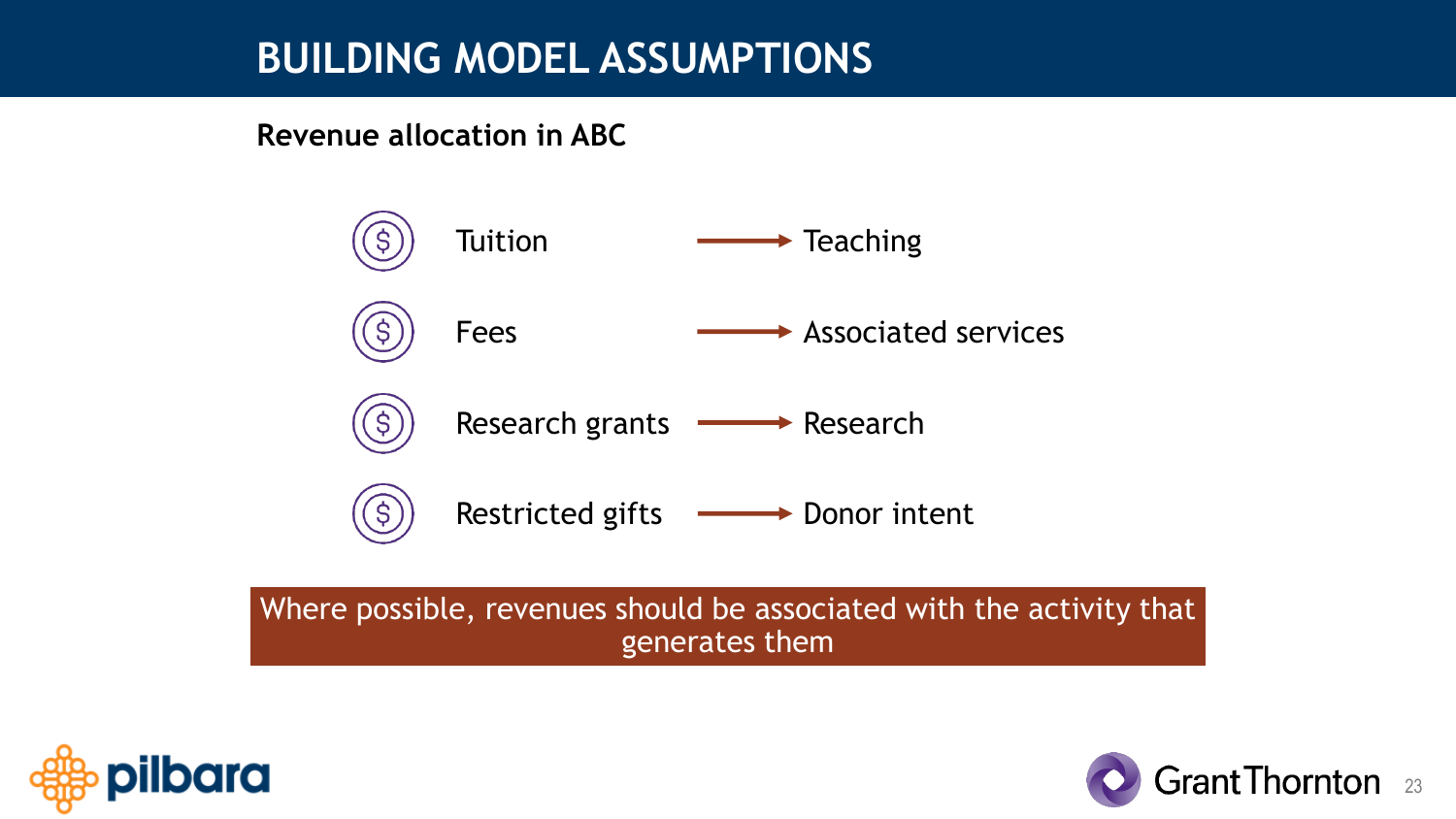**Allocating tuition in an ABC model**

Allocating tuition revenues is a straightforward process…right?



- Team taught courses?
- Service courses taught to non-majors?
- Students with multiple majors and/or minors?
- Discounts and revenue offsets from financial aid?
- Faculty advising?



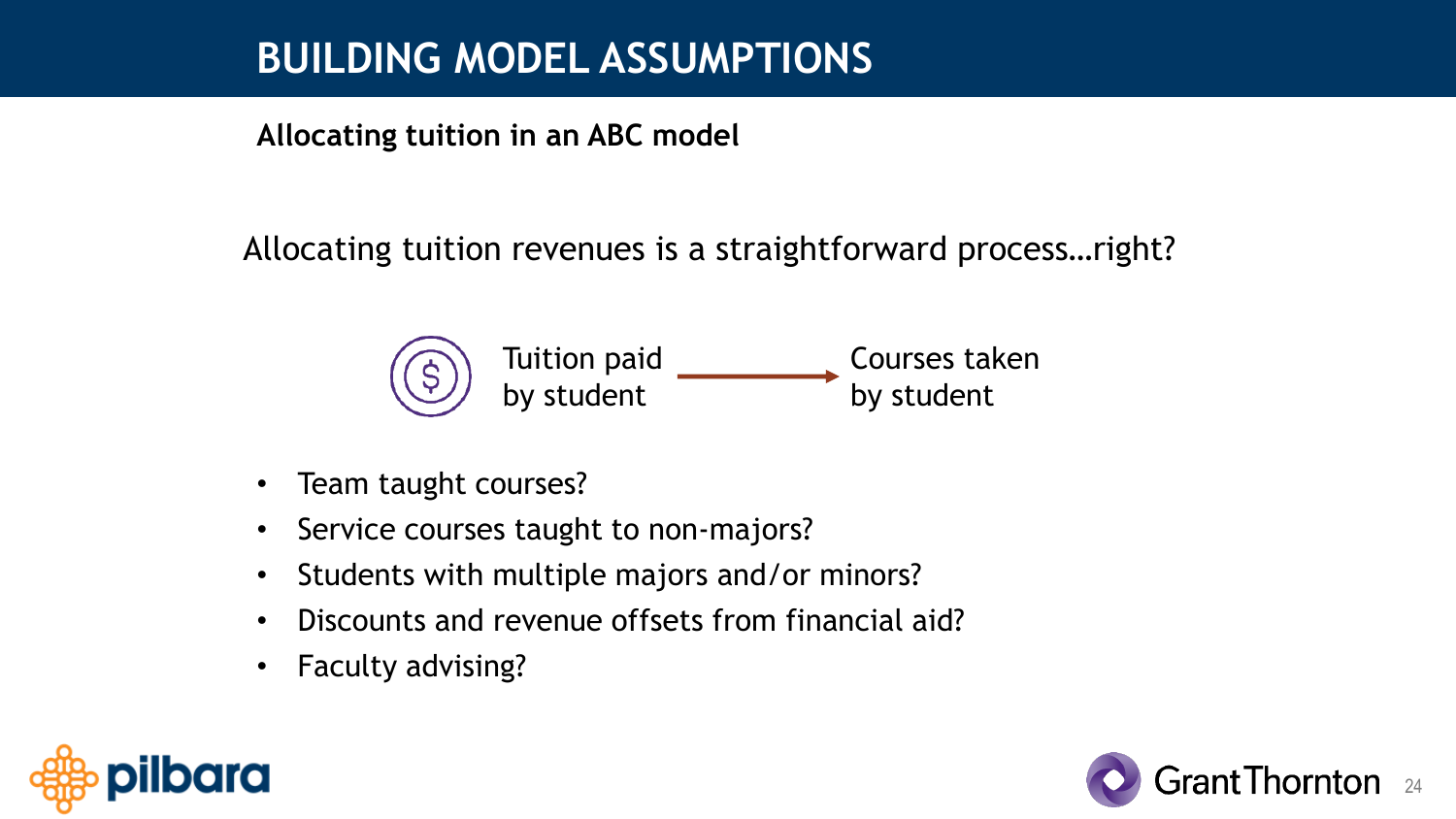#### **Options for allocating tuition**

| <b>Institutional Values</b>                      | <b>Considerations for Allocating Tuition</b>                                                                                       |  |  |  |  |  |
|--------------------------------------------------|------------------------------------------------------------------------------------------------------------------------------------|--|--|--|--|--|
| Access and<br>affordability                      | Consider using average discounts instead of<br>actual discounts on tuition to avoid penalizing<br>programs with high-need students |  |  |  |  |  |
| Student success                                  | Consider allocating some share of the tuition<br>paid by non-majors taking service courses back<br>to their home department        |  |  |  |  |  |
| Avoiding course<br>duplication                   | Consider allocating some share of the tuition<br>paid by non-majors taking service courses back<br>to their home department        |  |  |  |  |  |
| Interdisciplinary<br>effort and<br>collaboration | Make sure that tuition allocation closely tracks<br>each faculty member's effort in activities                                     |  |  |  |  |  |



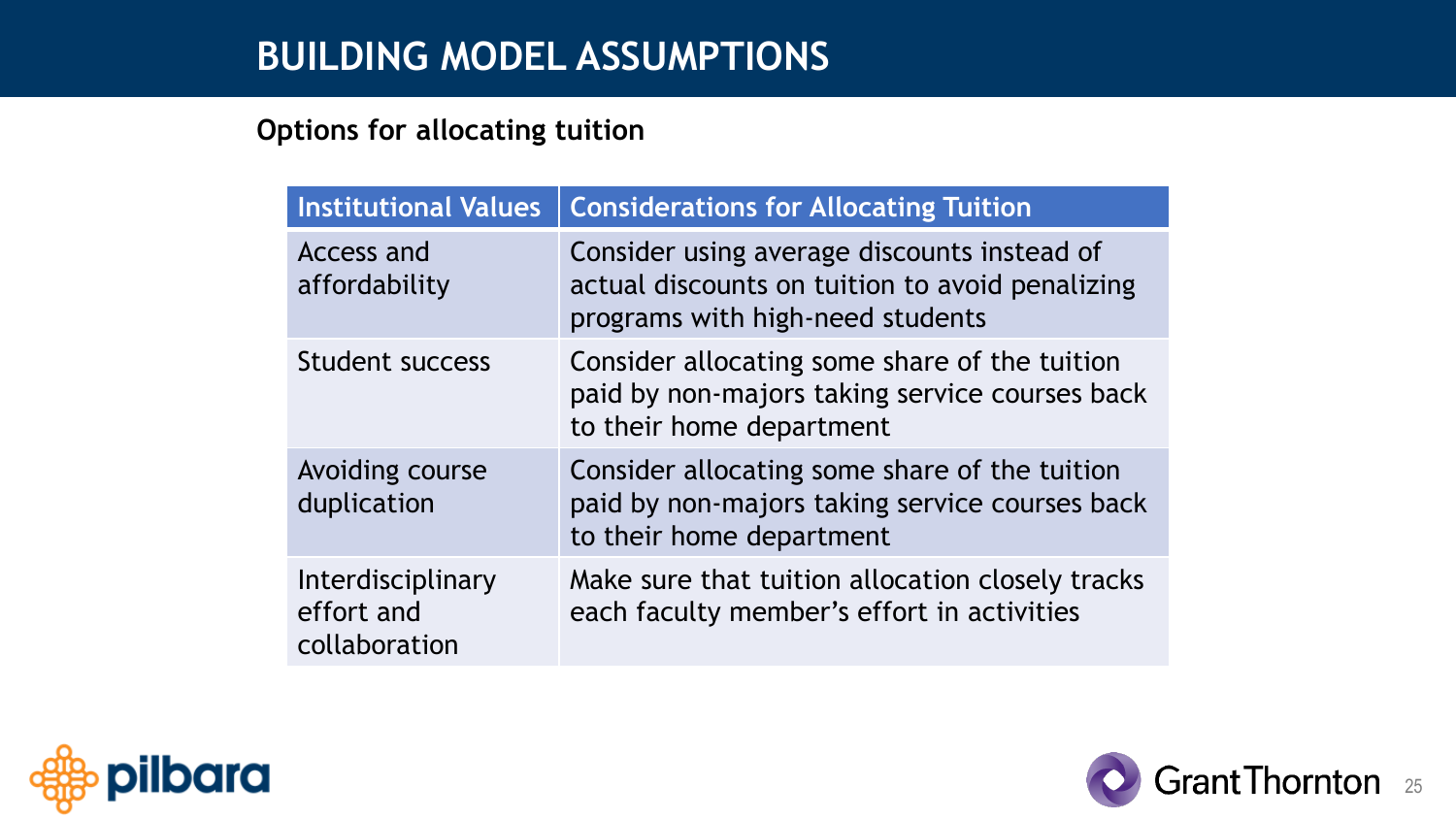**Examples of other key assumptions that need to be discussed**

- All drivers for allocating indirect expenses
- Allocating state appropriations and government grants
- Allocating unrestricted gifts and endowment income and gifts made to non-academic units
- Allocating revenues and expenses related to activities that span departments
- Course timetabling
- Costs of unused space



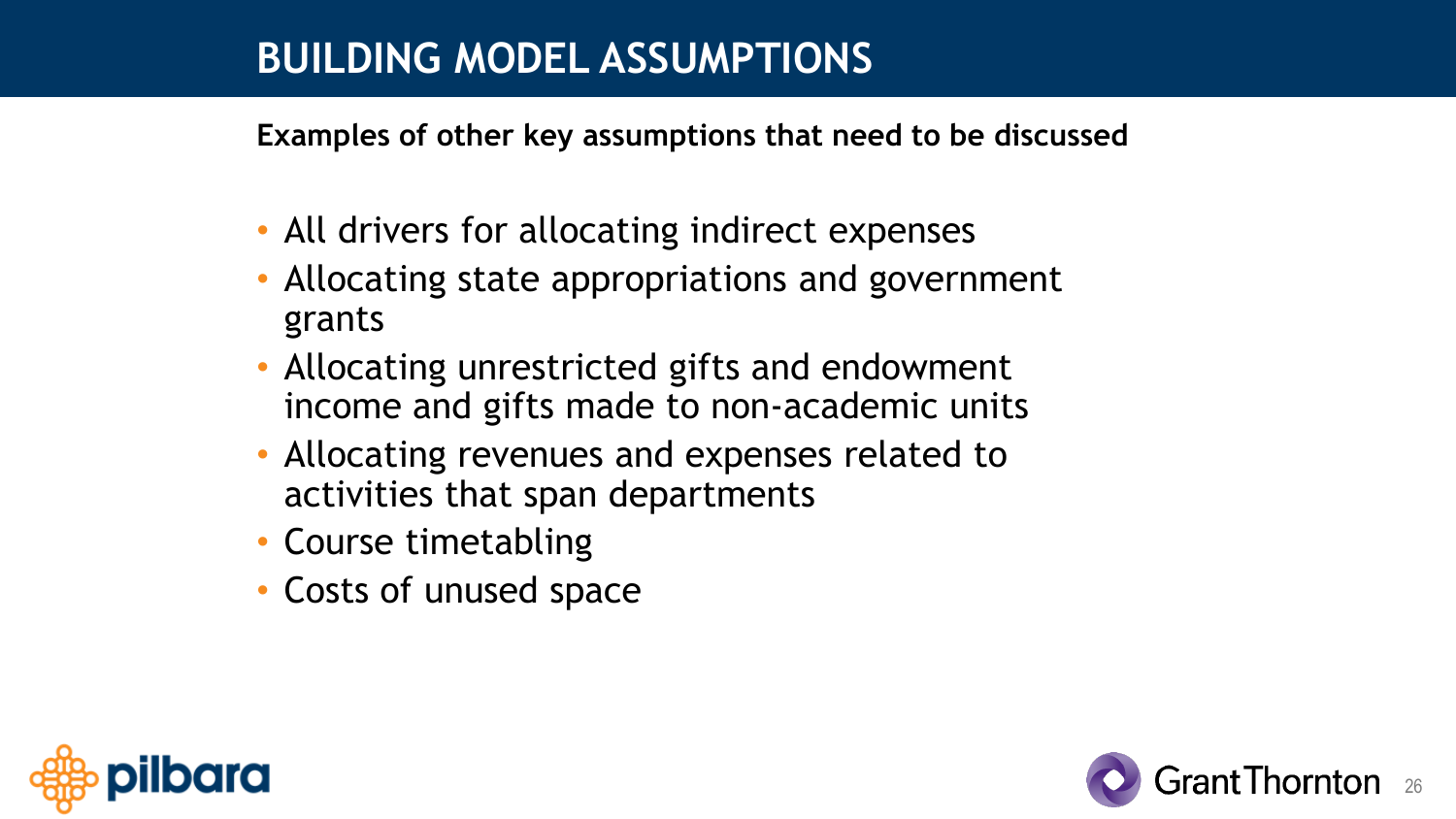**How best to make these assumptions**

- Let the data be a guide
- Involve stakeholders
- Start simple and build complexity as needed
- Be flexible
- Use what you have but build for the future
- Experiment with different assumptions



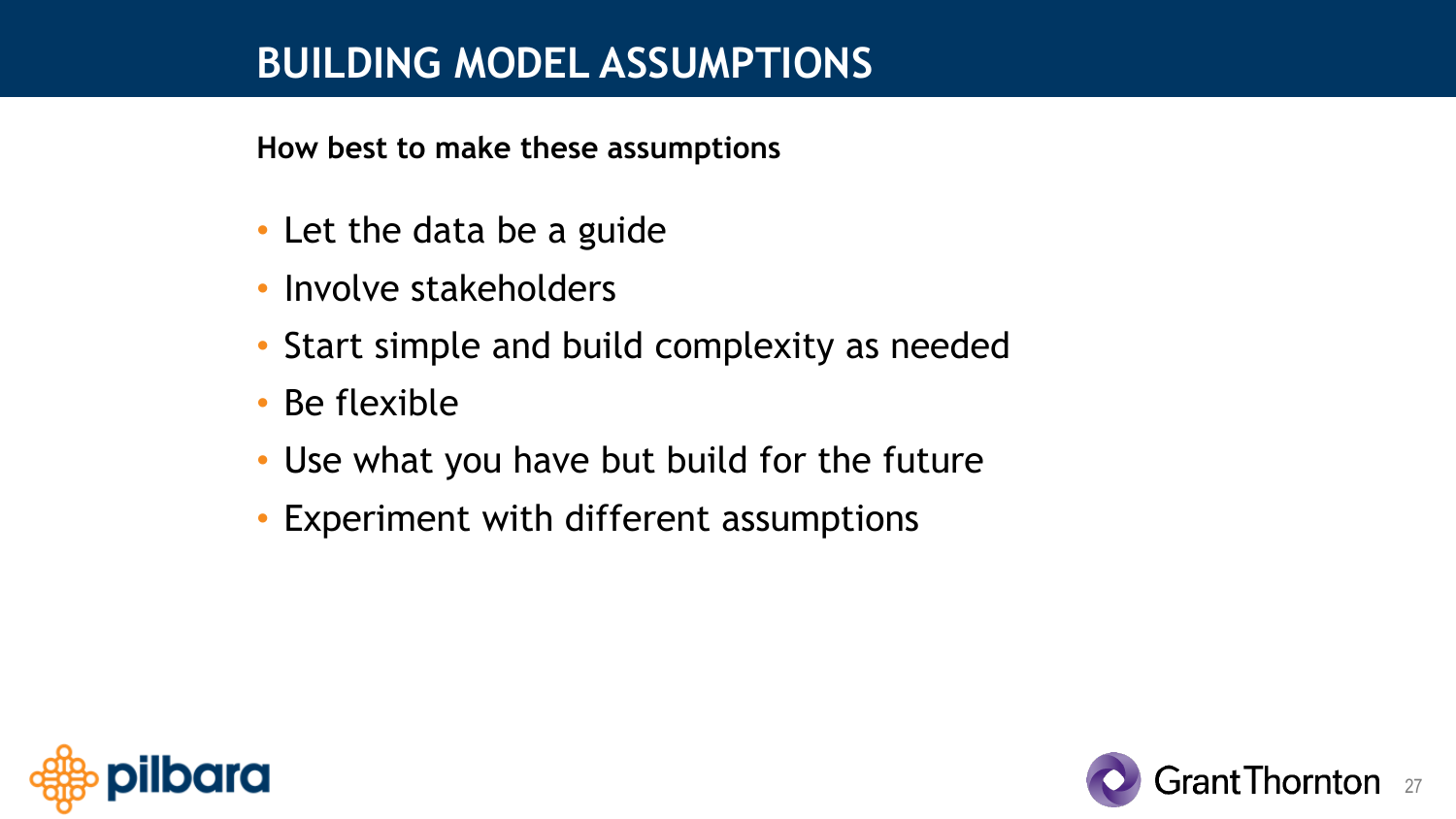



# Develop Model

Developing Your Timeline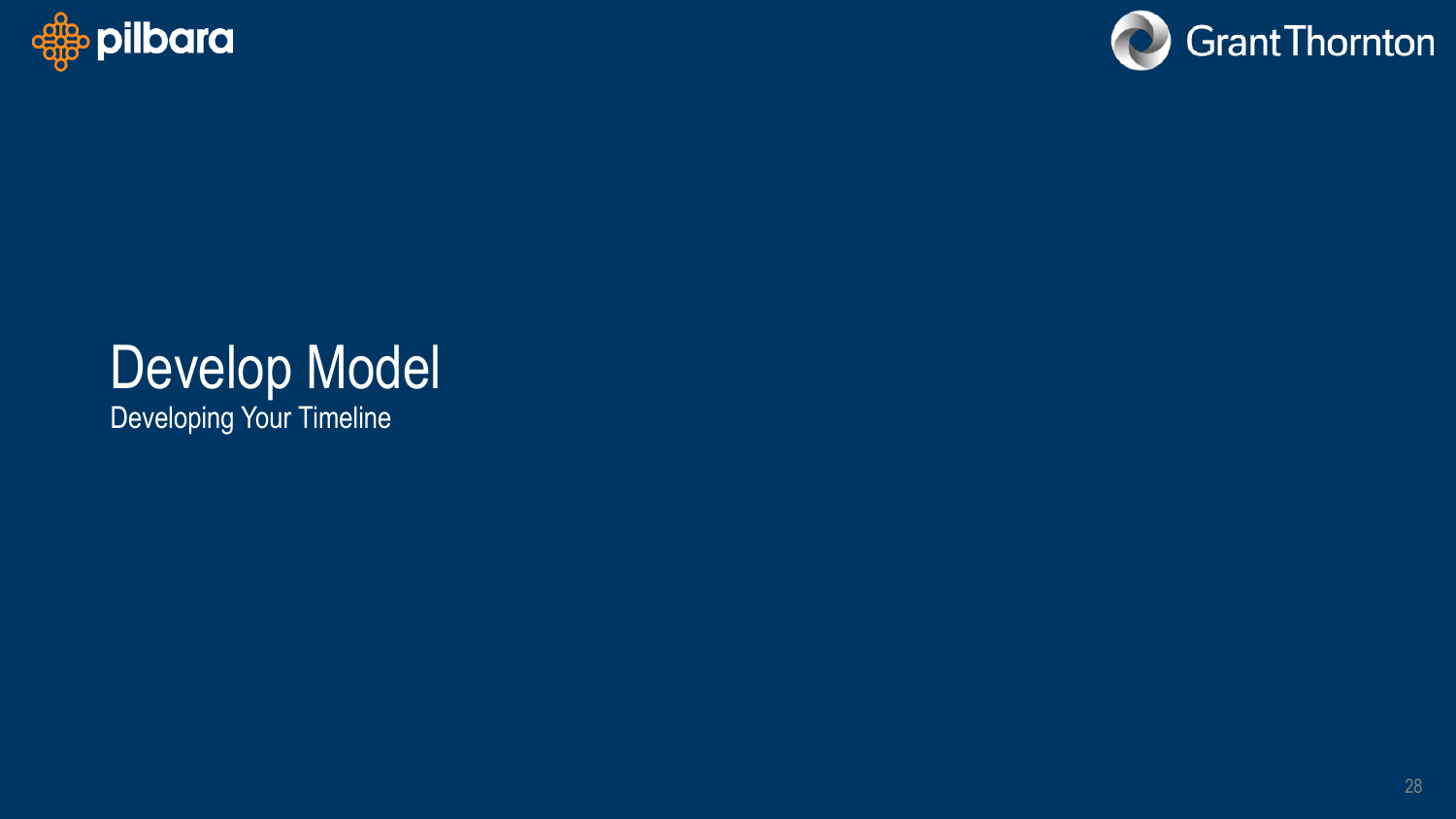### **DEVELOPING YOUR TIMELINE**

**Some facts about ABC model development**

- ABC is generally driven by the fiscal year
- Iterative improvements tend to occur on an annual cycle
- You can prototype ABC on prior years' data
	- Results might not be as useful, but they are illustrative
	- They're also less threatening to skeptics
	- They help you build out historical analysis
- In-house development will take much longer
- An external partner can shorten the development time considerably



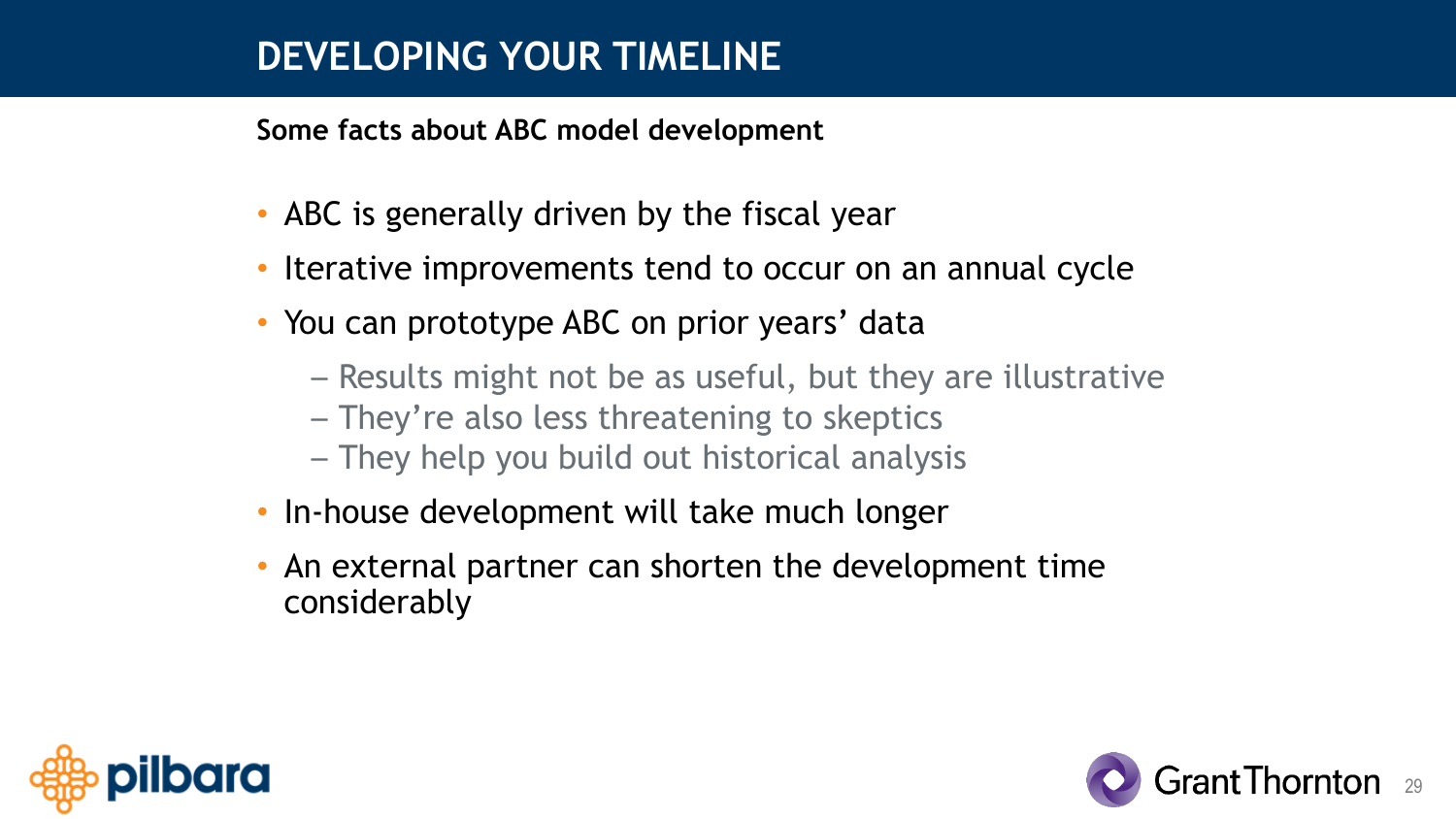## **DEVELOPING YOUR TIMELINE**

#### **Approach #1 – Doing it in-house**

| Year 1                                                                                                    | Year 2                                                                                                 |  |  |  |  |  |  |
|-----------------------------------------------------------------------------------------------------------|--------------------------------------------------------------------------------------------------------|--|--|--|--|--|--|
| Gather and clean source data from two fiscal<br>years back                                                | Share results with key faculty (e.g., faculty senate)<br>for feedback                                  |  |  |  |  |  |  |
| Develop preliminary model assumptions                                                                     | Revisit and revise assumptions                                                                         |  |  |  |  |  |  |
| Prototype ABC at school/college level                                                                     | Gather and clean source data from prior fiscal year                                                    |  |  |  |  |  |  |
| Share results with deans, gather feedback, and<br>revise assumptions accordingly                          | Re-run model with prior-year data and share results<br>for feedback                                    |  |  |  |  |  |  |
| Develop ABC at course/activity level                                                                      | Provide data to decision-makers in budgeting<br>process                                                |  |  |  |  |  |  |
| Share results with deans and department<br>chairs, gather feedback, and revise assumptions<br>accordingly | Re-run models for the second- and third-to-last<br>fiscal year with latest assumption and study trends |  |  |  |  |  |  |
| Gather and clean source data from prior fiscal<br>year                                                    | Provide most recent ABC data and trend data to<br>academic leaders for academic planning purposes      |  |  |  |  |  |  |
| Re-run model with prior-year data and share<br>results for feedback                                       | Identify ways to automate data gathering/cleaning                                                      |  |  |  |  |  |  |



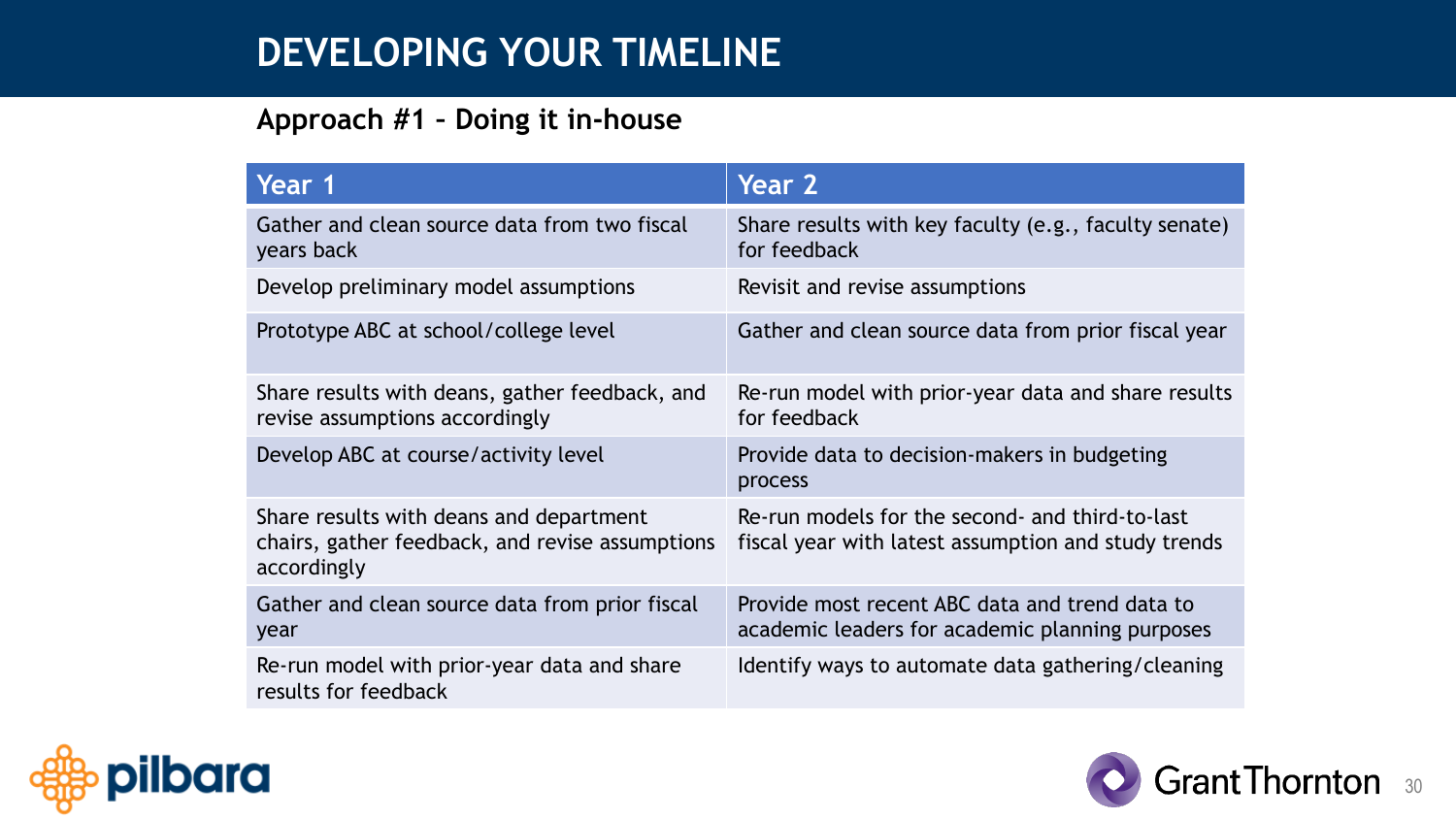### **DEVELOPING YOUR TIMELINE**

#### **Approach #2 – Partnering with a consulting firm**

| <b>ACTIVITY</b>                                                             |  | <b>Scheduled Weeks</b> |                         |  |  |           |  |  |  |  |  |  |  |
|-----------------------------------------------------------------------------|--|------------------------|-------------------------|--|--|-----------|--|--|--|--|--|--|--|
|                                                                             |  |                        | $\overline{\mathbf{3}}$ |  |  | 5 6 7 8 9 |  |  |  |  |  |  |  |
| <b>Model Data Collection</b>                                                |  |                        |                         |  |  |           |  |  |  |  |  |  |  |
| Deliverable 1: Scoping Study                                                |  |                        |                         |  |  |           |  |  |  |  |  |  |  |
| Deliverable 2: Create GL and HR Modules                                     |  |                        |                         |  |  |           |  |  |  |  |  |  |  |
| Deliverable 3: Create Program, Course and Facilities Modules                |  |                        |                         |  |  |           |  |  |  |  |  |  |  |
| Deliverable 4: Balanced and Reconcilable 1 <sup>st</sup> Pass Model         |  |                        |                         |  |  |           |  |  |  |  |  |  |  |
| Deliverable 5: Balanced and Reconcilable 2 <sup>nd</sup> Pass (Final) Model |  |                        |                         |  |  |           |  |  |  |  |  |  |  |
|                                                                             |  |                        |                         |  |  |           |  |  |  |  |  |  |  |





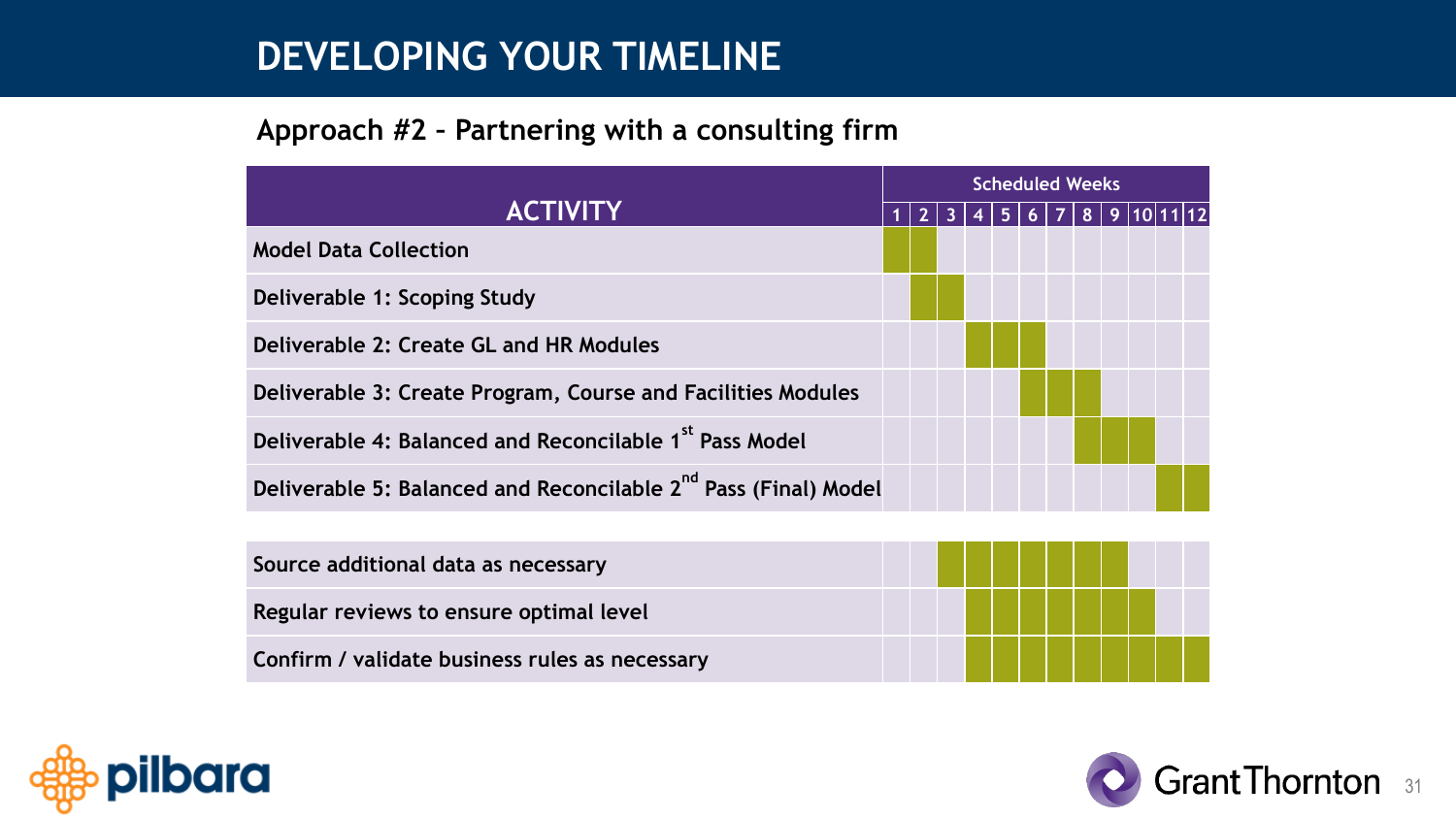



# Validate and Iterate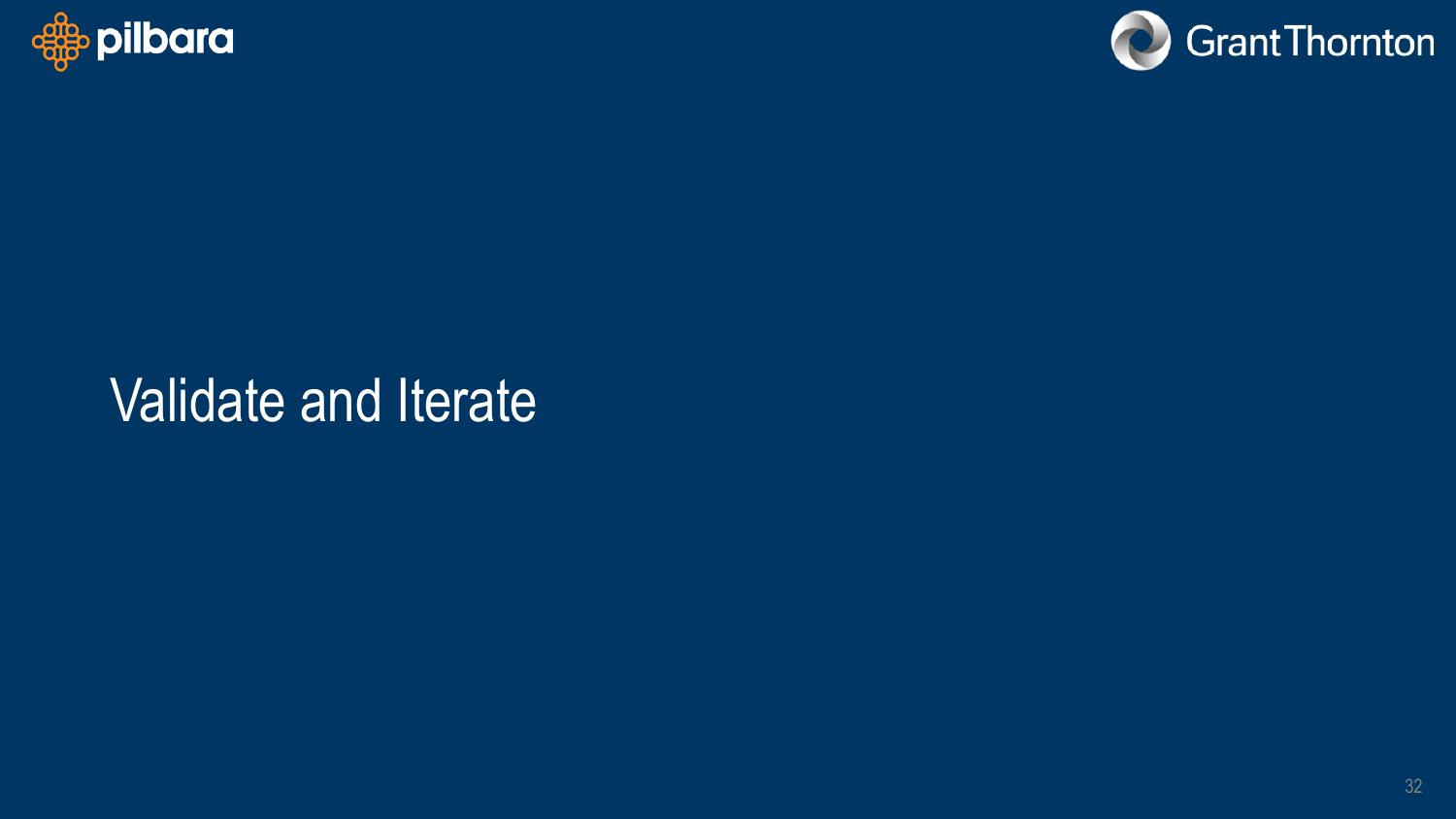**ABC is a journey, not a destination**

- As a model, ABC is never perfect it becomes more useful over time and with ongoing improvement
- If used correctly, ABC can be both a tool for decision-making and a conversation between different stakeholders in the institution
- It helps if stakeholders are willing to tolerate some degree of imperfection, especially at first



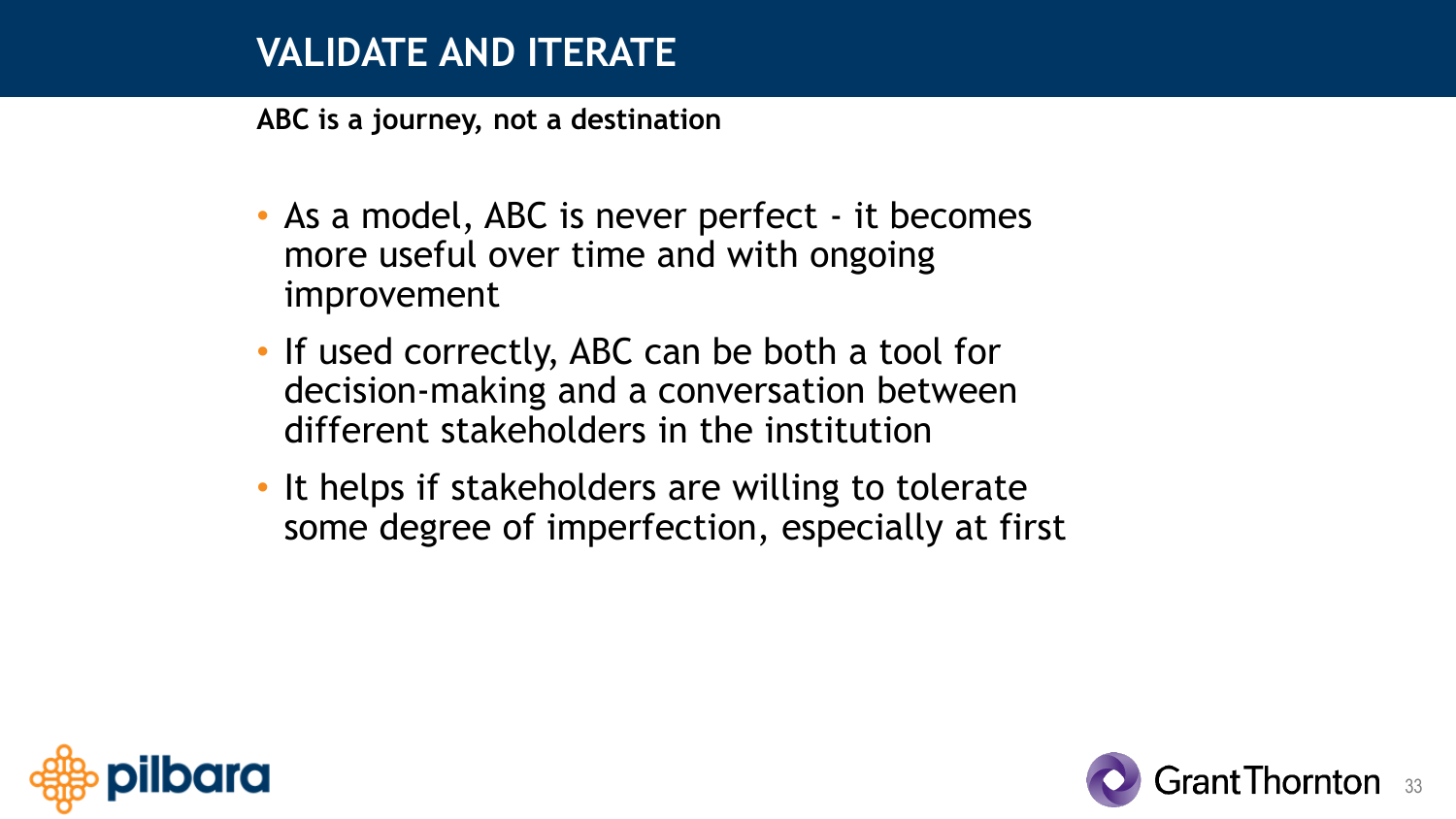**The iterative nature of ABC**

- The first round of ABC is likely to identify:
	- hidden problems in your data
	- inappropriate or incorrect assumptions
	- the sheer complexity of the institution and model
- ABC is going to invoke some strong reactions from academic leaders, ranging from "I told you so!" to "That just can't be!"
- These reactions are an important part of the iterative conversation and can be the source of model improvement



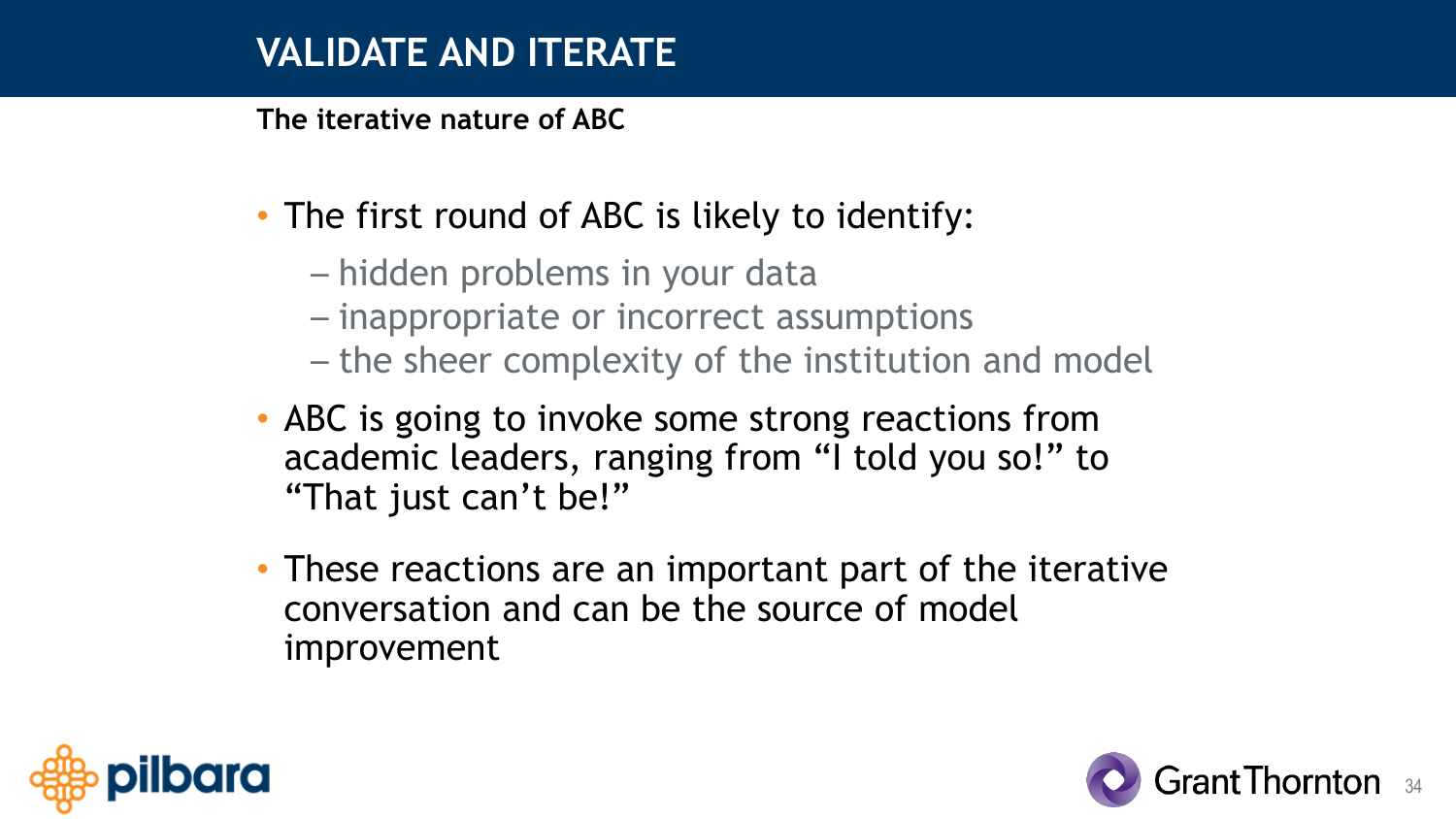**The iterative nature of ABC**

- It is not a bad idea to have initial conversations using data from a few fiscal years back, enough in the past that people are a bit lest vested in the results, but enough like the present to warm them up to what the model is telling them
- It is probably also best to keep the conversation limited to top leaders before trying to socialize results with a wider audience



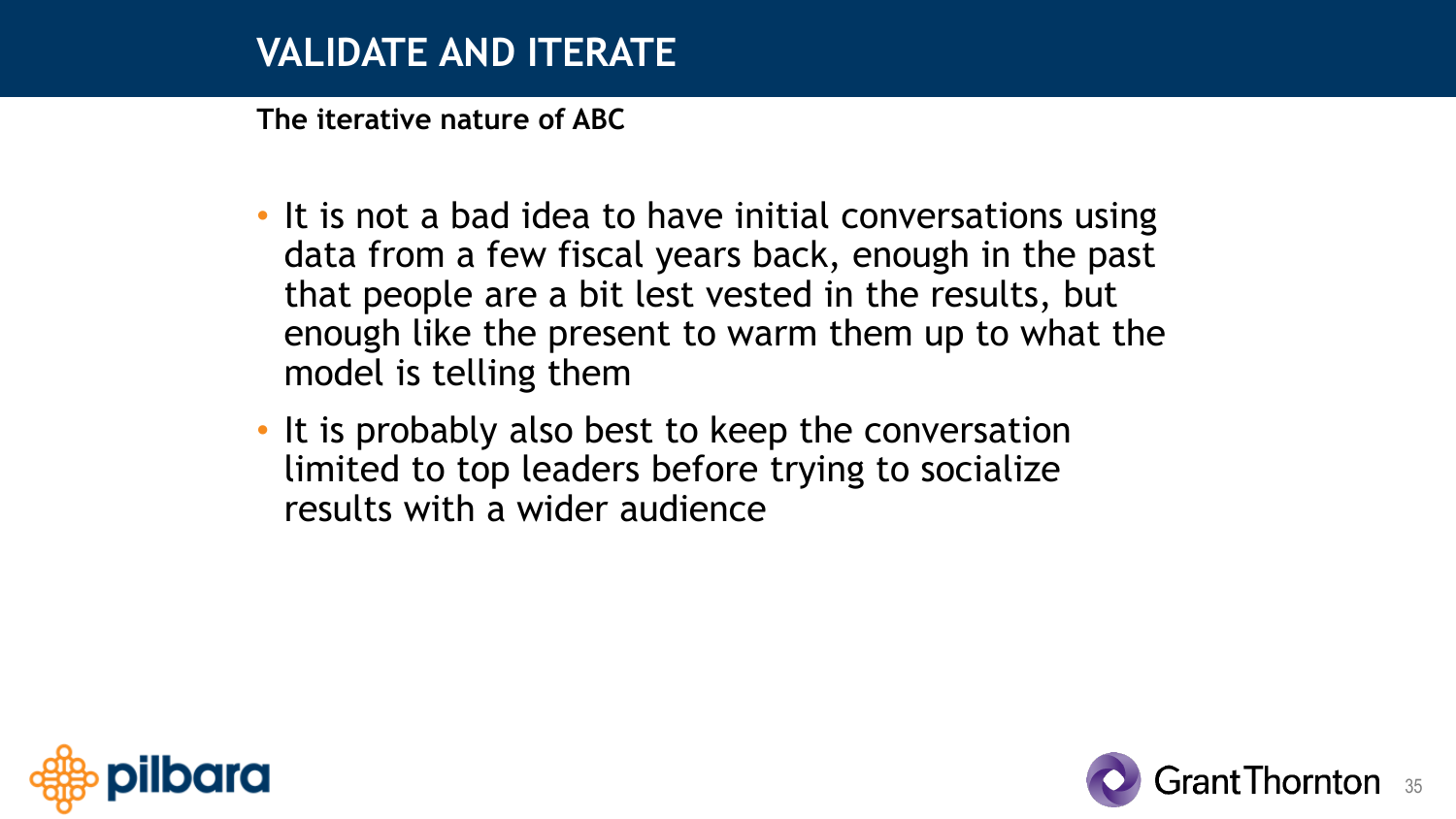**The iterative nature of ABC**

- Subsequent iterations benefit from better data, tighter assumptions, and greater acceptance of results
- Trend data becomes available over time and is particularly useful, since people can begin to see cause-and-effect relationships in ABC results
- As acceptance for ABC grows from the top down, more and more stakeholders can be part of the ABC conversation – thereby improving the overall model assumptions and results



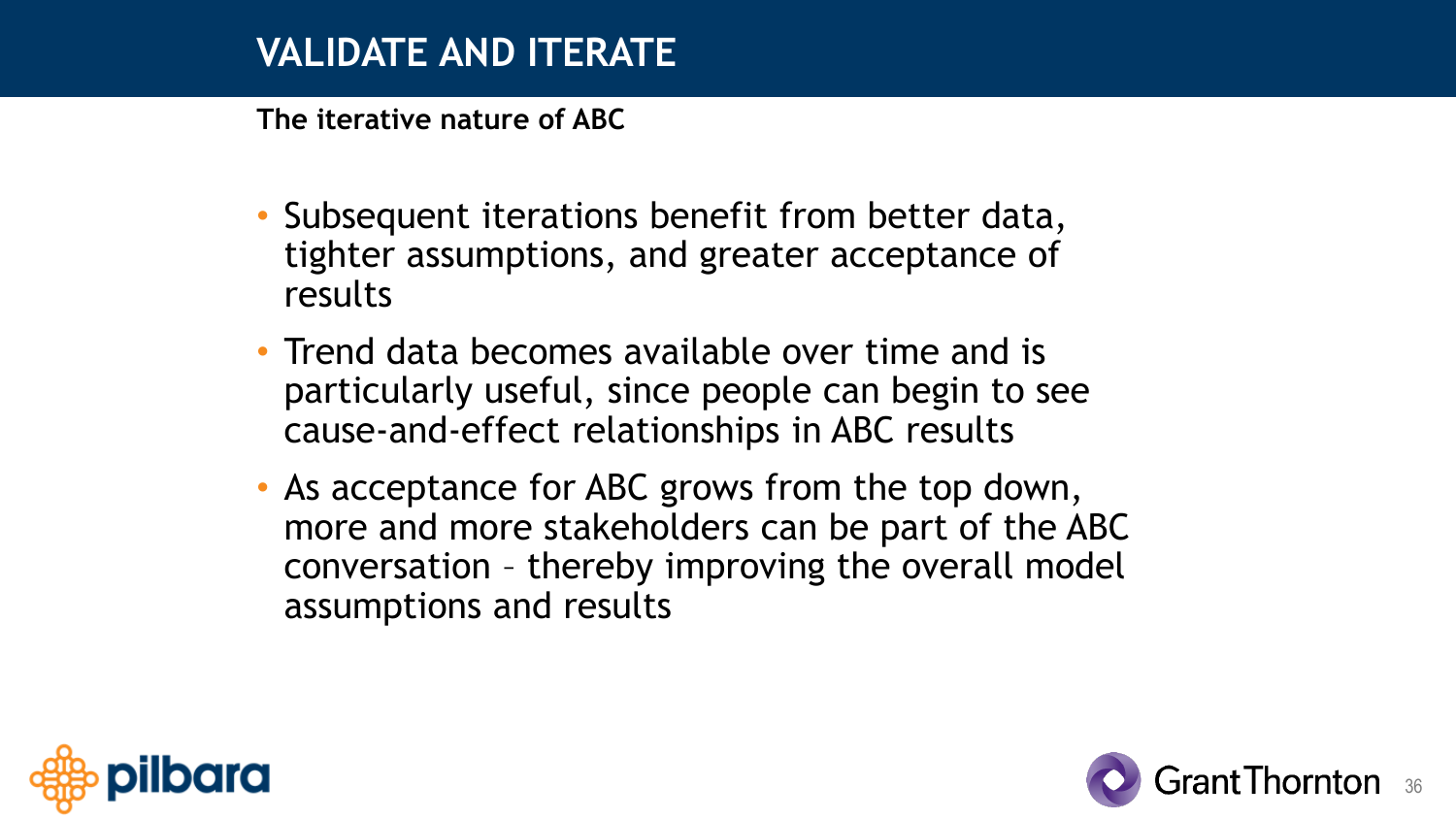



# KEY TAKEAWAYS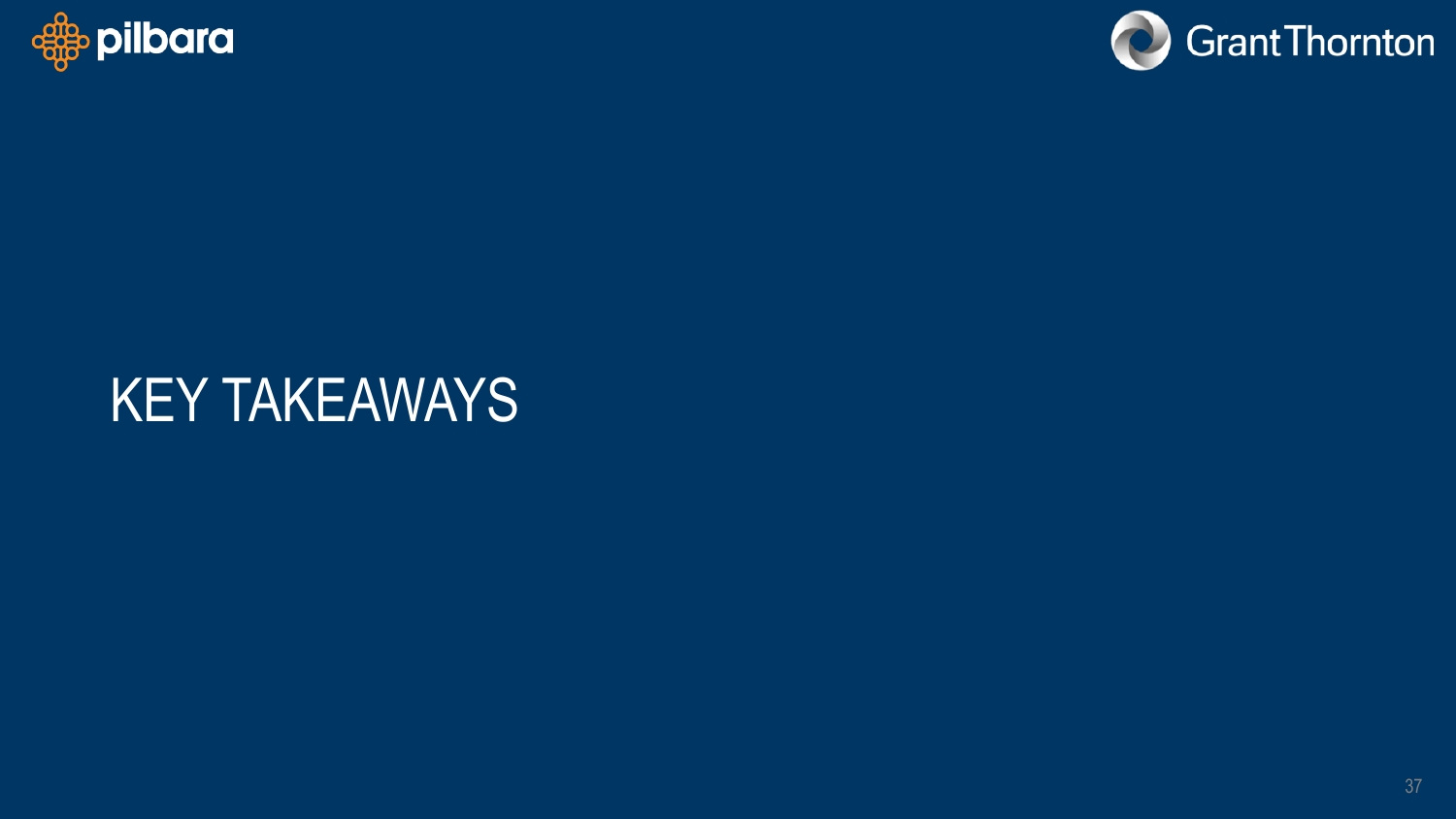# **Don't wait for perfect data because you will never start**



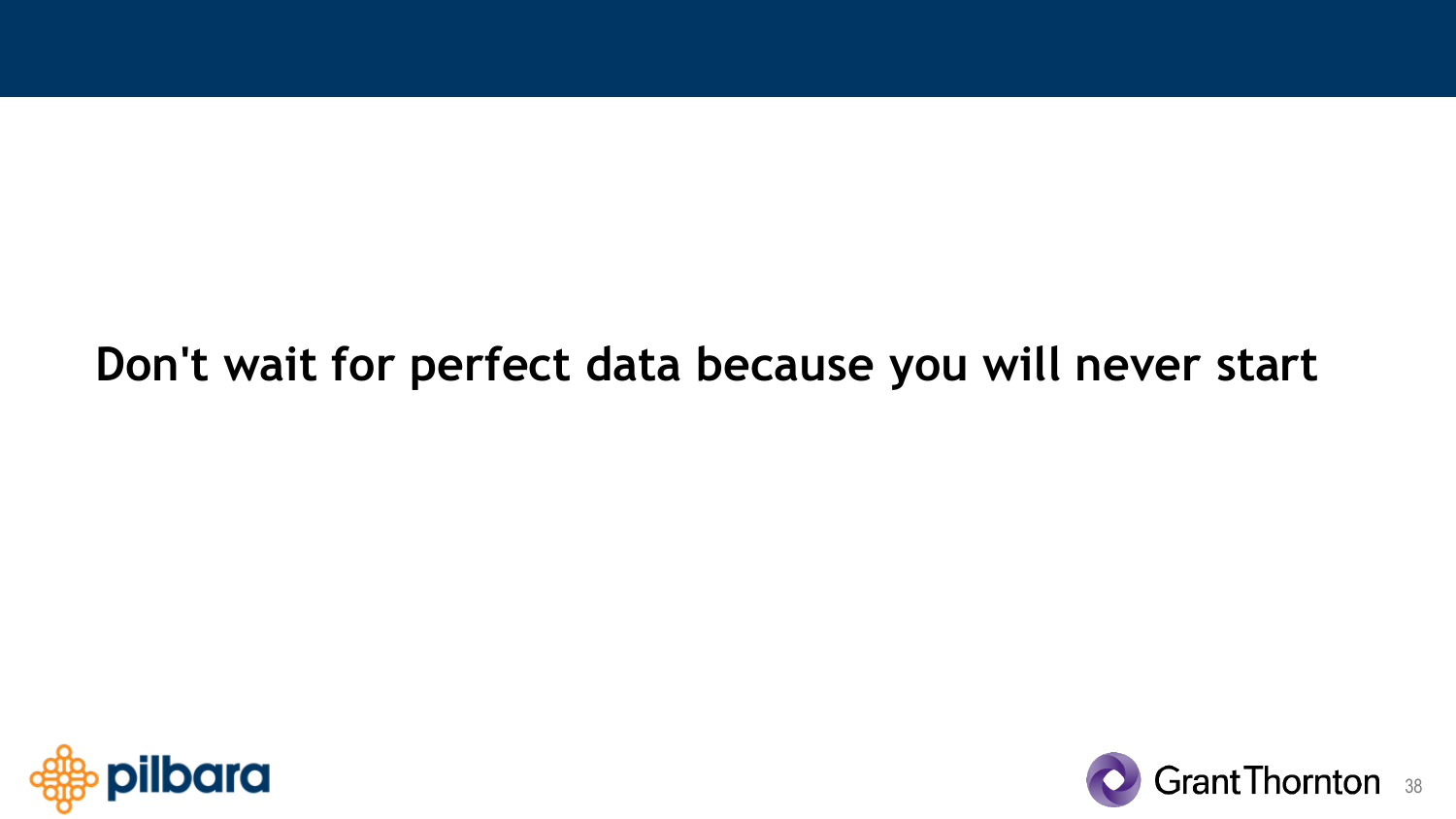# **Communicate, educate and involve all stakeholders, particularly faculty**



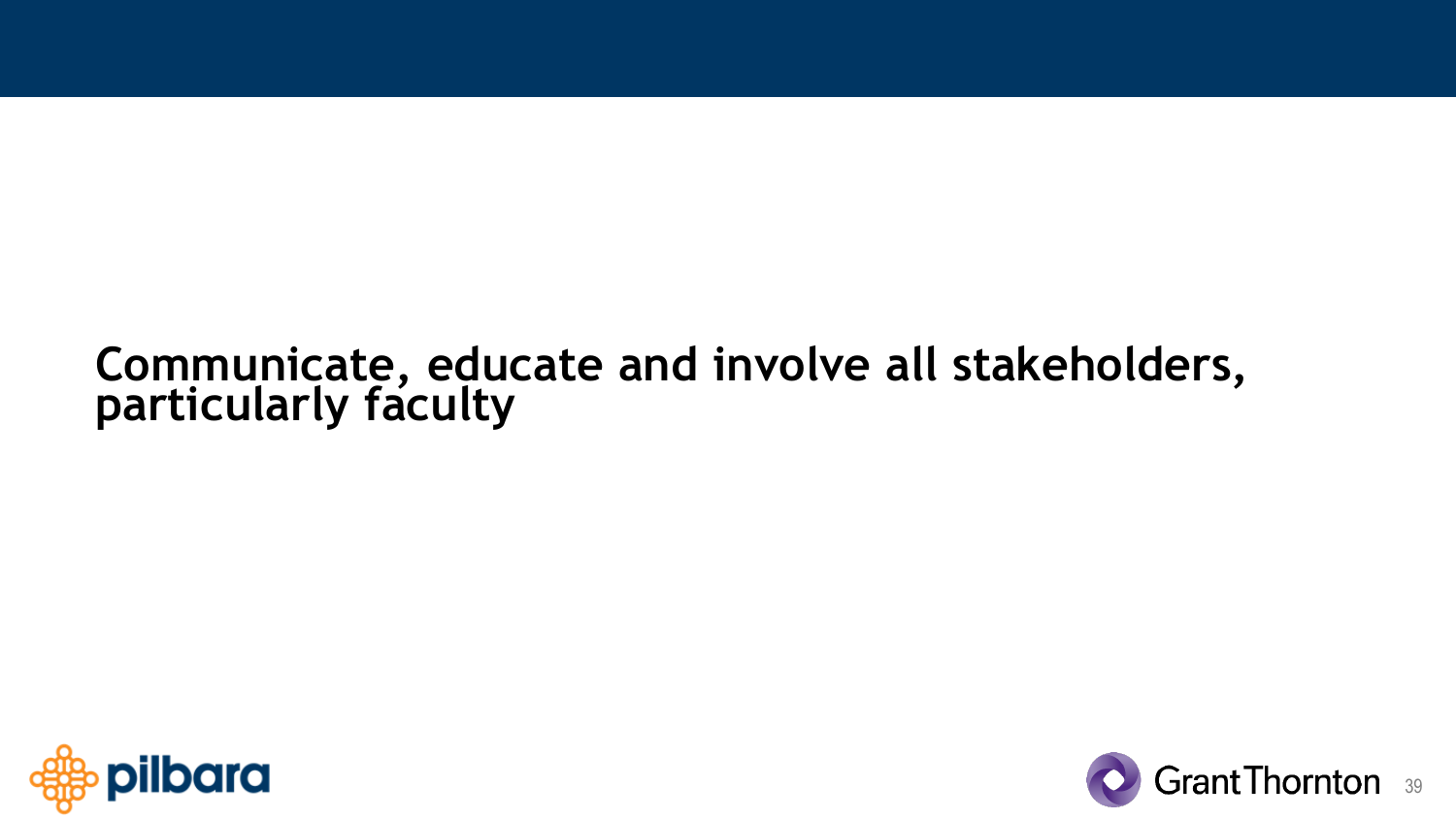# **ABC is as much about culture as it as about analysis**



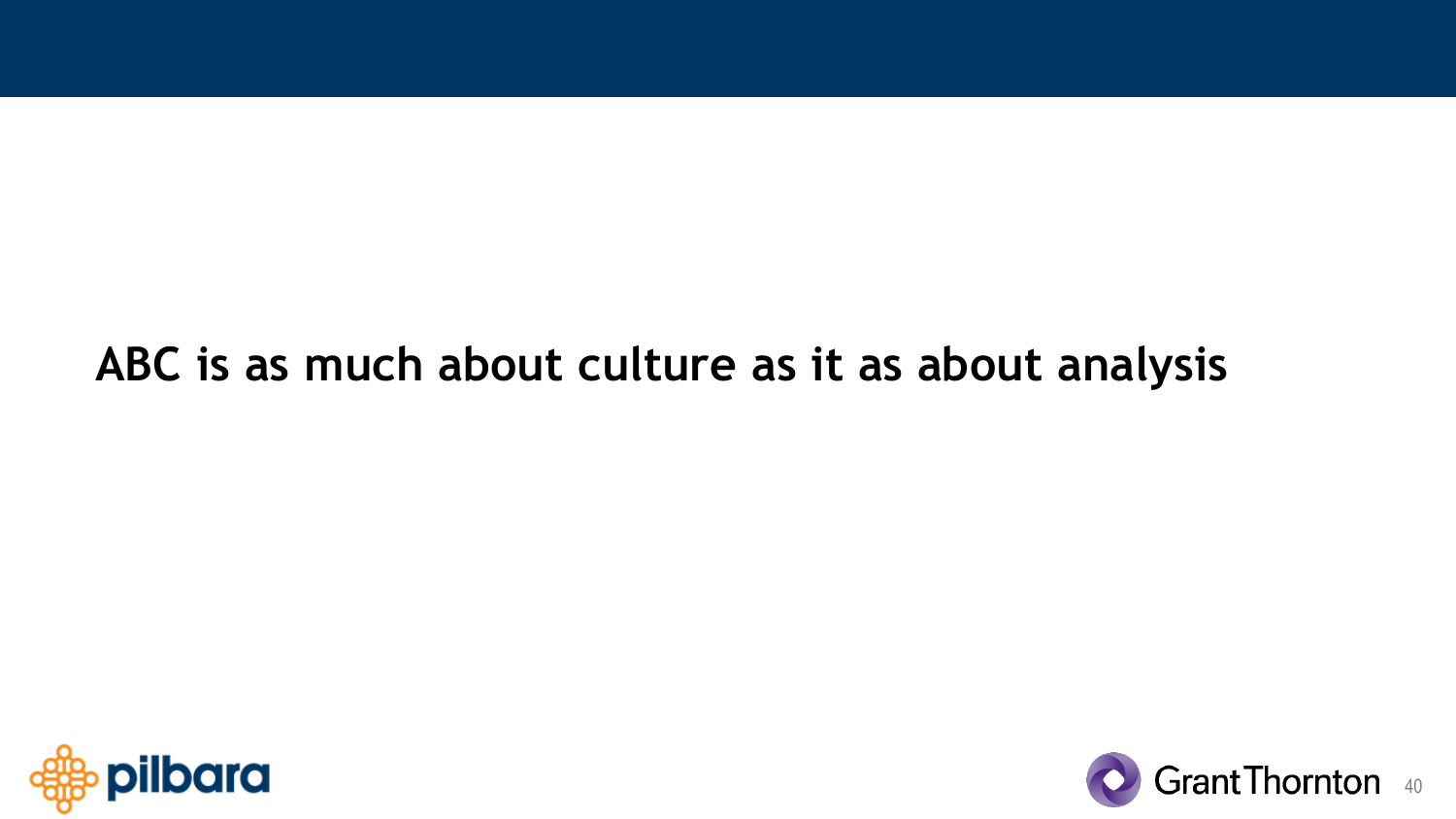# **The ABC model is a means to an end…the point is the analysis**